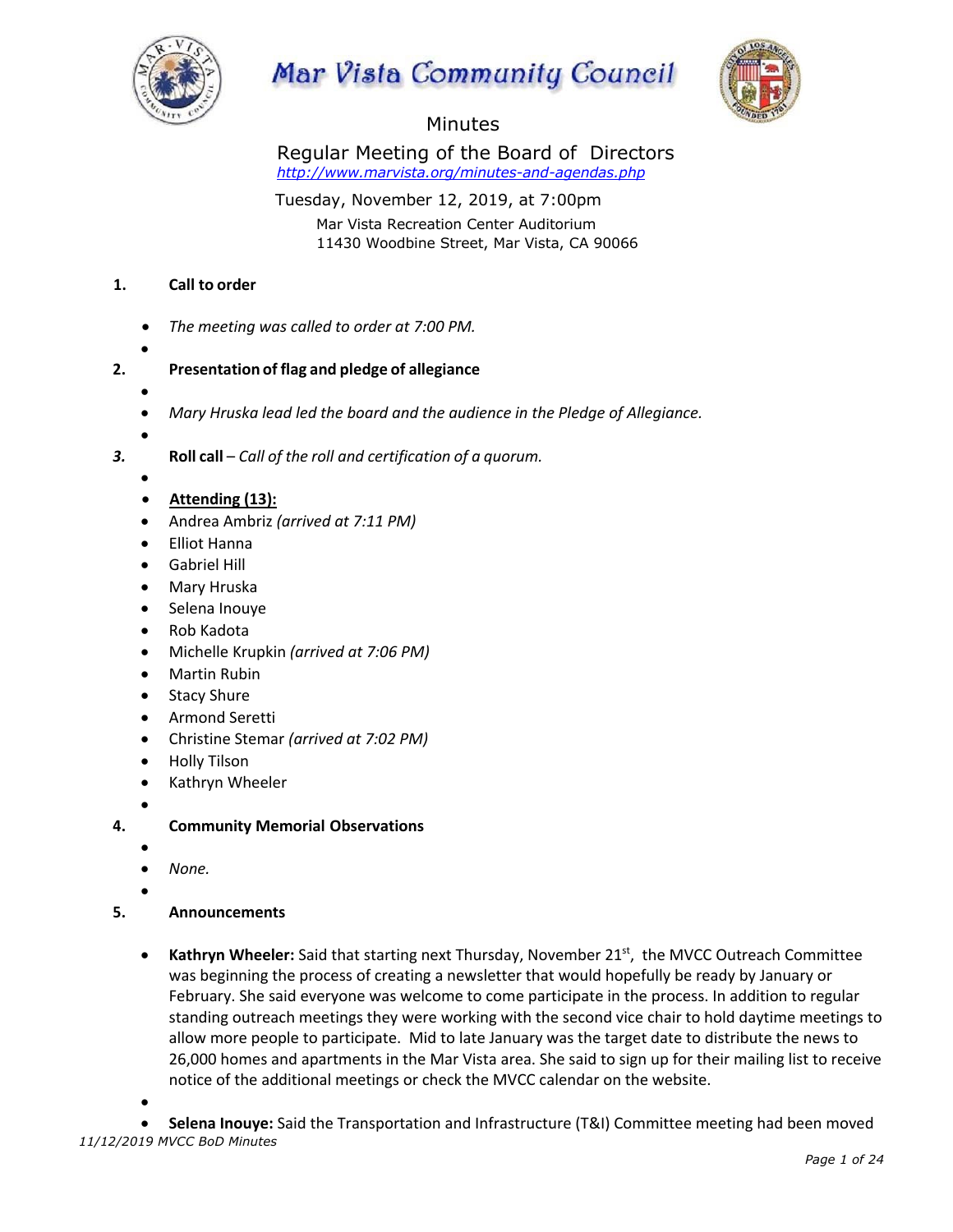to November 20<sup>th</sup> because of the upcoming townhalls for homelessness and public safety. It would be a joint meeting for T&I and the Great Street Committee.

- •
- *Christine Stemar arrived at 7:02 PM.*
- •
- **Rob Kadota:** Said he would be sending out the Santa Sleigh stops for pacific area shortly. He encouraged the community to look into it. He said the Winter Wonderland process was being revamped this year. It was now decentralized process and each SLO is doing something in their area. So the community could connect with their SLO about their local Winter Wonderland toy drive and giveaway.
- •
- **Christine Stemar:** Said that the Public Health and Safety Committee meeting has been moved to November 21<sup>st</sup>. It would focus on the Neighborhood Watch and Block Captains. She encouraged anyone who was interested to attend the meeting. The meeting would be at 6pm at the Windward School.
	- o **Wheeler**: Asked if that was the same night that the LAPD was having their block captain meeting. **Stemar:** Said that meeting was a week later.
- 

o

#### **6. Public comment for items NOT on the agenda**

- - **Tom Ponton:** Said he had sent an email that day about sidewalks. They were trying to build a new community center on Centinela. But he realized that no matter what direction one tried to get to theat community center, whether on foot or with a baby carriage or a wheelchair, there were no sidewalks on both sides – north, south, east or west. He thought those sidewalks needed to be added to the Mar Vista community plan, and they needed to look into funding sources. They needed it particularly on Charnock from Centinela to Mclaughlan. There were also no sidewalks on Palms from Grandview to Centinela. He said pedestrians currently had to walk in the busy streets. There is also a lot of new construction in the neighborhood, especially on Charnock and no one had put new sidewalks in. He encouraged the board to work on this.
- 
- **7. Ex-parte communications and conflicts-of-interest** *Each board membershall declare any exparte communications or conflicts-of-interest pertaining to items on or related to this agenda.*
	- •

- *Michelle Krupkin arrived at 7:06 PM.*
- •
- **Rob Kadota:** Had nothing to declare.
- •
- **Selena Inouye:** Had nothing to declare.
- •
- **Gabriel Hill:** Had nothing to declare.
- •
- **Kathryn Wheeler:** Said she talked with the Chair, Vice Chair and Treasurer about agenda item 15.5 in her capacitary as Outreach Chair. And she said she does not live within 500 of any address on the agenda.
- •
- **Martin Rubin:** Said he had no conflicts of interest. He had conversations with Elliot Hanna, Holly Tilson, regarding the process.
- •
- **Elliot Hanna:** Said he discussions with several people about the agendizing of items.
- •
- **Michelle Krupkin:** Said she had conversations regarding Zone 5 issues and items for T&I and Great Streets agenda items.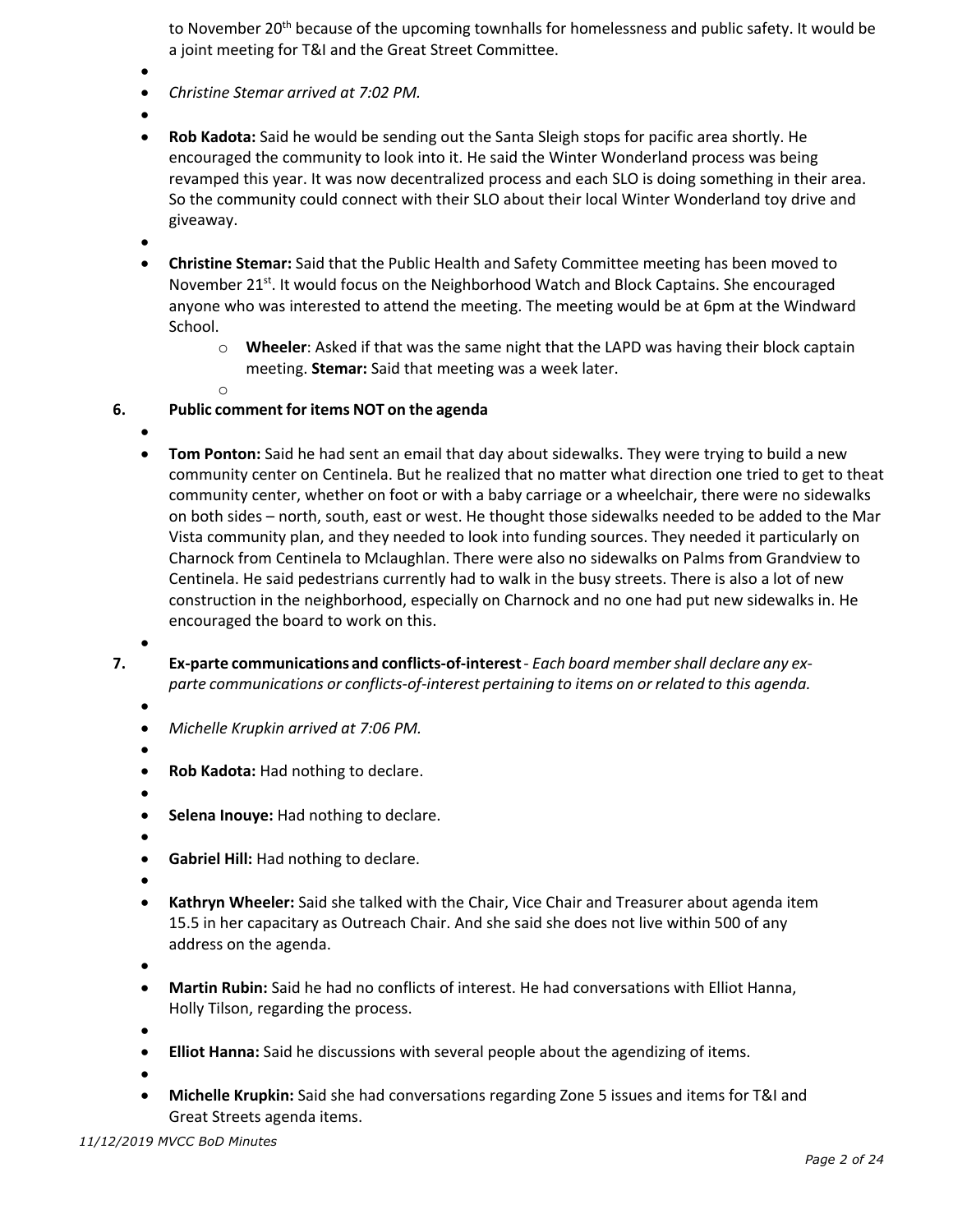- •
- **Hruska:** Said she had conversations with board members on agenda items 12.1 and 15.5.
- •
- **Christine Stemar:** Had nothing to declare.
- •
- **Stacy Shure:** Said regarding agenda item 15.6 she had conversations with the Alliance for Sustainability, as she is a representative. Regarding 15.7, 15.8, 15.9 and 15.10 she spoke with LA City Council Members and staff, State Legislators, including Senator Skinner, and Stakeholders who have asked them to support RSO protections.
- •
- **Armond Seretti**: Had nothing to declare.
- •
- **Holly Tilson:** Said she talked with several board members about agenda items. She had no conflicts of interest.
- 

#### **8. Adoption of theagenda**

•

•

- **Hanna:** Asked the board not to change the order of the agenda too much since some stakeholders come to the meetings later in the evening based on their interest in items listed later in the agenda.
- •
- **Shure:** Objected to order. She said agenda items 15.6, 15.7, 15.8, 15.9 and 15.10 were not controversial but had not yet been voted upon because they did not time to hear them in previous meetings.
- •
- *Shure moved to hear agenda items 15.6, 15.7, 15.8, 15.9 and 15.10 before the Consent Calendar. Wheeler seconded. Without objection the items were moved.*
- •
- **Wheeler:** Suggested moving the zone and committee reports to just before adjournment. **Hanna:** Said he would rather not and asked the board to be brief with their reports. He also said that Hannah Levien had advised him that she would be a bit late to the meeting and that he would like to give her time for her report when she arrived.
- •
- *Andrea Ambriz arrived at 7:11 pm.*
- •
- *Without objection the agenda as amended was adopted.*
- •
- *9.* **Approval of minutes** *– Approval of the minutes from the September, 2019 and October, 2019 meetings of the Board ofDirectors.*
	- •
	- **Hruska:** Said she had been sent and made minor corrections to the minutes' grammar and wording.
	- •
	- *Wheeler moved to adopt the minutes as amended. Stemar seconded. Without objection, the September 2019 and October 2019 minutes were adopted.*
	- •
- **10. Reports**

*10.1.* **Elected official and city department reports** – *Reports from any elected officials,their representatives, or representatives of city departments in attendance.*

- •
- **Hanna:** Asked if there were any representatives present to give reports. There were none so without objection the board continued to agenda item 11 with the understanding that they would return to item 10 when Hannah Levien arrived.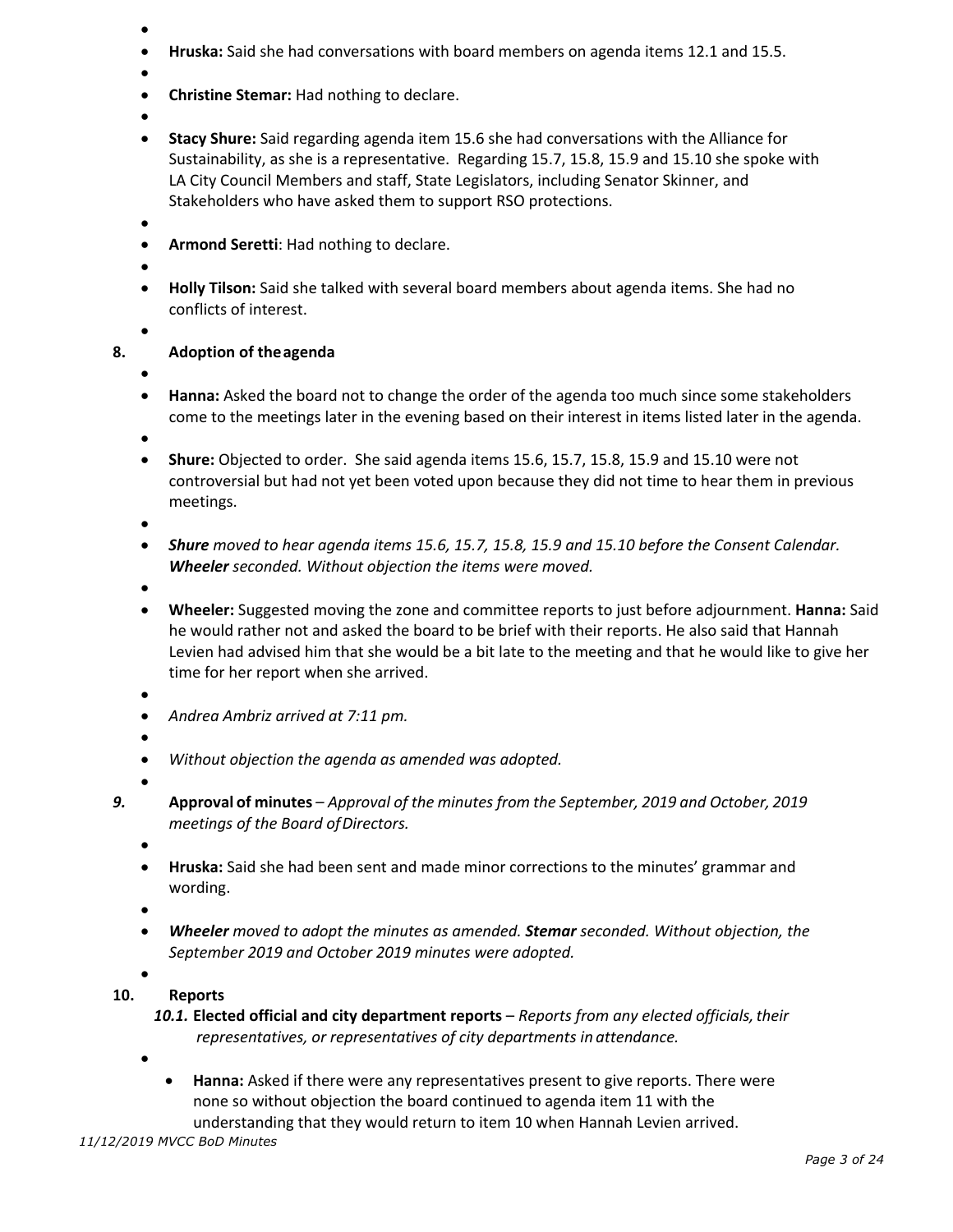returning it

- •
- *The board heard agenda items 10.4.1-10.4.6 then returned to item 10.1. when Hannah Levien arrived. After she gave her report they continued item 11.*
- •
- *NOTE: For document structural purposes, the items have been left in their original agenda order.*
- •
- **Hannah Levien, Field Deputy Mar Vista for Councilmember Mike Bonin's office:** Said she had a few announcements:
	- $\circ$  The townhall on homelessness was last week. A lot of valuable information was shared. She would be happy to talk with anybody who wants to have a conversation or other follow-up discussion about who's on the panel or anything else.
	- $\circ$  The Public Safety Townhall was the next day at 6:30 PM at Daniel Webster Middle School. It was open to the public and all the crime information would be specific to Mar Vista. She brought flyers to the meeting. The panel was fully stacked with two Captains, two Commanders, the Deputy Police Chief of Operations West Bureau, two traffic officers, the SLO, a City Attorney, someone from the DA's office and a fantastic moderator. The meeting would have the same format as the Homelessness Townhall. Questions would be submitted upon entry via question cards. They did not get through all the questions at the Homelessness Townhall, but staff is working on a FAQ based on those questions to share with the public.
		- § **Shure:** Said that they had Stakeholders that were interested in going but were not sure if the information pertained to their area. She asked what the board should advise them to do. **Levien:** Said to advise them to attend the meeting because a lot of the same protocol in West Side Village applies to Mar Vista. And the Captains, West Traffic Division Officers and the Deputy Chief all cover that area because it is part of Pacific Division.
		- § **Rubin:** Asked if it would be the same moderator. **Levien:** Said no. **Rubin:** Said the previous moderator was excellent.
		- § **Tilson:** Asked if it started at 6:30 pm or 7 pm. **Levien:** Said the doors opened at 6:30 and the program started at 7 pm.
	- $\circ$  Regarding agenda item 14.3, Rose Ave. Sidewalk Installation in Zone 6, she has been in touch with the LABOE and is trying to arrange something with the sidewalk rebate program, in which a homeowner pays upfront and the city reimburses them. She has tried to get better traction with the Department of Disability for that sidewalk because it is not techinically passable. Unfortunately, BOE's policy is that if one sidewalk is passable, then it is fine even if there are no curb cuts. This would not work for a lot of people, so she pursuing a couple of different routes on this issue.
		- § **Tilson:** Said the Homeowners had not been not involved in this process. They have sidewalk on either side and a common driveway and **Levien:** Said she was looking into arranging the rebate first before approaching the homeowners. She is looking into different options because even though the Willet settlement provided the city hundreds of thousands of dollars to redo sidewalks, there are a bunch that being addressed first and have already had to go to the budget finance committee because people have sued about that sidewalk already. But, there are different ways to go about it.
		- § **Shure:** Said she was not aware of any ordinance that would require homeowners to do those sidewalk and improvements at the time they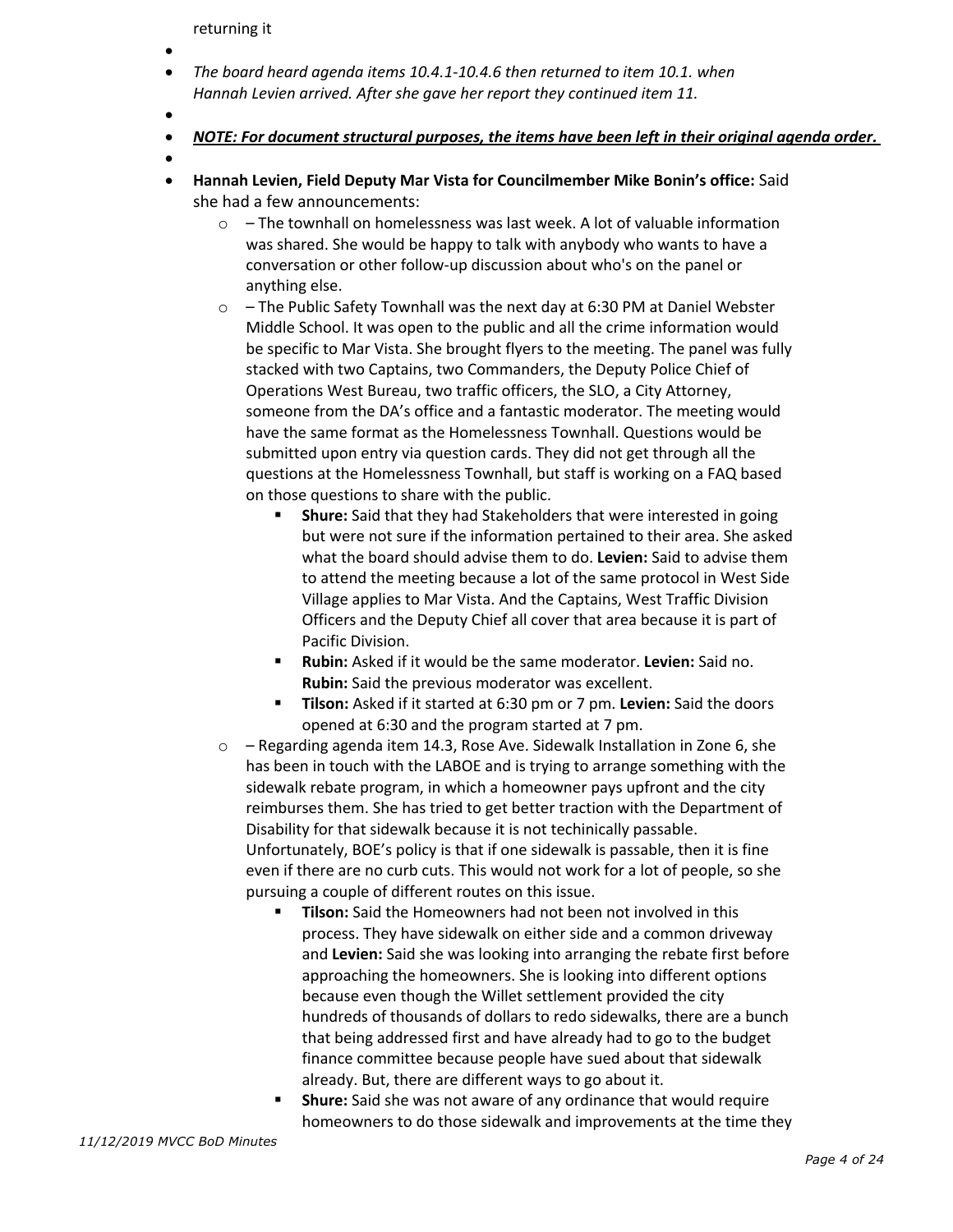pulled permit for construction. She asked if Levien was aware of any such ordinance. **Levien** Said she was not, but would double check.

- $\circ$  She was excited to see CISs from MVCC on the RSO buildings and renters rights. Bonin is pushing for the Department of City Planning to essentially get more accurate information on the rate of vacancies in the area which would in essence block people from demolishing RSO buildings. She thanked the board for their support.
- $\circ$  She noted that Clean and Green had made it to the MVCC agenda. So, they will be working on that shortly.
- $\circ$  She announced that she was leaving the CD 11 office. But she would be with the office until December  $6<sup>th</sup>$  so she was available to work with the MVCC until then. She was moving to CD 2 where she would be a Policy Deputy. She thanked the board for working with her during her time at CD and said she had a lot of respect for them for volunteering hours of their time for their community.
- •
- **Hruska:** Said last week an LAPD officer came to the meeting and gave out maps of the different SLOs. But, Hruska found them confusing, so she found a map with zones delineated clearly with car numbers which she handed out to the rest of the board. She said she would post the maps to the MVCC website as well.
- •
- *The board moved on agenda item 11.* 
	- o
	- **10.2. Officer Reports**
		- 10.2.1. **Chair** Elliot Hanna
		- •
		- **Hanna:** Said he had submitted a written report. He said he had planned to limit comment on agenda items to one minute per speaker because he has expected a larger crowd. But now, he would not enforce that unless they needed to. He also said that it had come to his attention that sometimes board members have been texting while meeting have been going on. He asked them to refrain from doing so as that could create a Brown Act problem. The board also needed to declare if their property is within 500 feet of a proposed development rule for PLUM matters; it a state law so they have to be careful. And all board members must make sure their training is current.
		- •
- **10.2.2. 1st Vice-Chair**  MartyRubin
- •
- **Rubin:** Said that they had committees and he would like people to get involved with committees so that they can streamline the board meetings.
- - **10.2.3. 2nd Vice-Chair**  Michelle Krupkin
- •
- **Krupkin:** Said she had an update from Eloise Nelson from the Mar Vista Library. Ms Nelson said that the library did not have availability for reoccurring meetings for MVCC meeting during daytime hours due to the scheduling of library programs and meetings. Krupkin also said that several committee meetings had been moved to accommodate stakeholders due to the upcoming townhalls.
	- o **Rubin:** Asked if the MV Library had a cancellation how that would play into scheduling.
		- **Krupkin:** Said that there were no daytime slots available at the library.
	- o

**10.2.4. Secretary** – Mary Hruska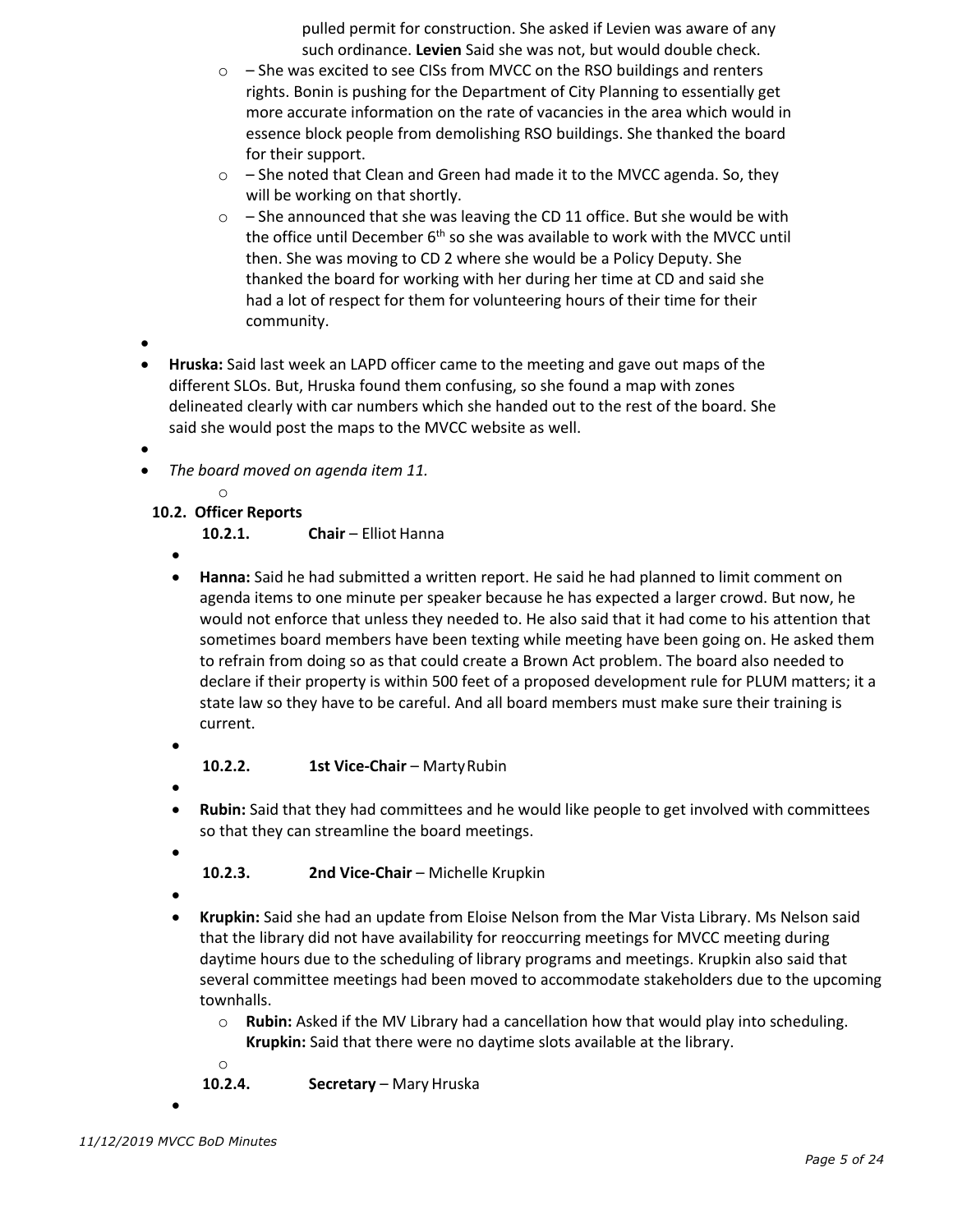- **Hruska:** Said her written report was in the agenda packet.
- **10.2.5. Treasurer** – Holly Tilson
- 
- •
- 
- **Tilson:** Said she had submitted a written report but that she would go through it for the attending audience. Neighborhood Councils are allocated \$42,000 a year and the MVCC also had a carryover from last year of \$7,535. Last year the board's storage unit was burgled so they also expected to receive an insurance check of \$2,800 soon. When they receive the insurance check they will make a budget adjustment at a future meeting. There were three funding motions on the current agenda. One was an NPG for Richland Elementary for which she would need to move money into the NPG column. She looked at the numbers and they could move \$900 from the Farmer's Market rental saving for a total of \$2,300 which would cover the NPG, plus little left over. There is also a motion for \$1,000 for door hangers which would already be covered in in existing funds in outreach miscellaneous. And there is a motion for up to \$2,000 to replace video equipment that was stolen. She said the equipment wasn't replaced immediately because they had no dedicated person to operate it. Rob Kadota had been doing it as Vice Chair but had stated that it was difficult to concentrate on the meeting and run the equipment at the same time. The several times they did use the equipment the footage was never uploaded and thus it disappeared when the equipment was stolen.
	- o **Kadota:** Said that she seemed to be discussing the merits of the motion. **Tilson:** Said she was giving the history. **Hanna:** Said that she should wait until the motion to get into those details.
	- o

## **10.3. Zone Director Reports**

**10.3.1. Zone 1** – Stacy Shure

- •
- **Shure:** Said she would refer her report to next meeting since they had a full agenda for this meeting.
- •
- **10.3.2. Zone 2**  MartinRubin
- •
- **Rubin:** Said that the North Westdale Neighborhood Association's newsletter was available on a table in the back. It had information on Mike Bonin's lively townhall on Homelessness that had taken place that past Wednesday and on the upcoming Public Safety townhall. He also had an said the Santa Monica Airport runway removal project's end date had been moved forward by a month. There have been complaints about the noise.
	-

**10.3.3. Zone 3 – Mary Hruska** 

•

•

- **Hruska:** Said she submitted a written report.
- •

10.3.4. **Zone 4** – Armond Seretti

- •
- **Seretti:** Said several dozen people had contacted him about crime in the zone. There was an uptick in Zone 4 last month. There seems to be more property crime happening such as car thefts, burglaries, and car break ins. Also, the house next store to his home was robbed.
- •
- **10.3.5. Zone 5**  MichelleKrupkin
- •
- **Krupkin:** Said that Robinson Beautilities was closing on Venice Blvd after decades there and moving to culver where there is more parking. Crime was way up in Zone 5, especially burglaries. Also, according to the citizen app there have been three machete incidents on Grandview, Venice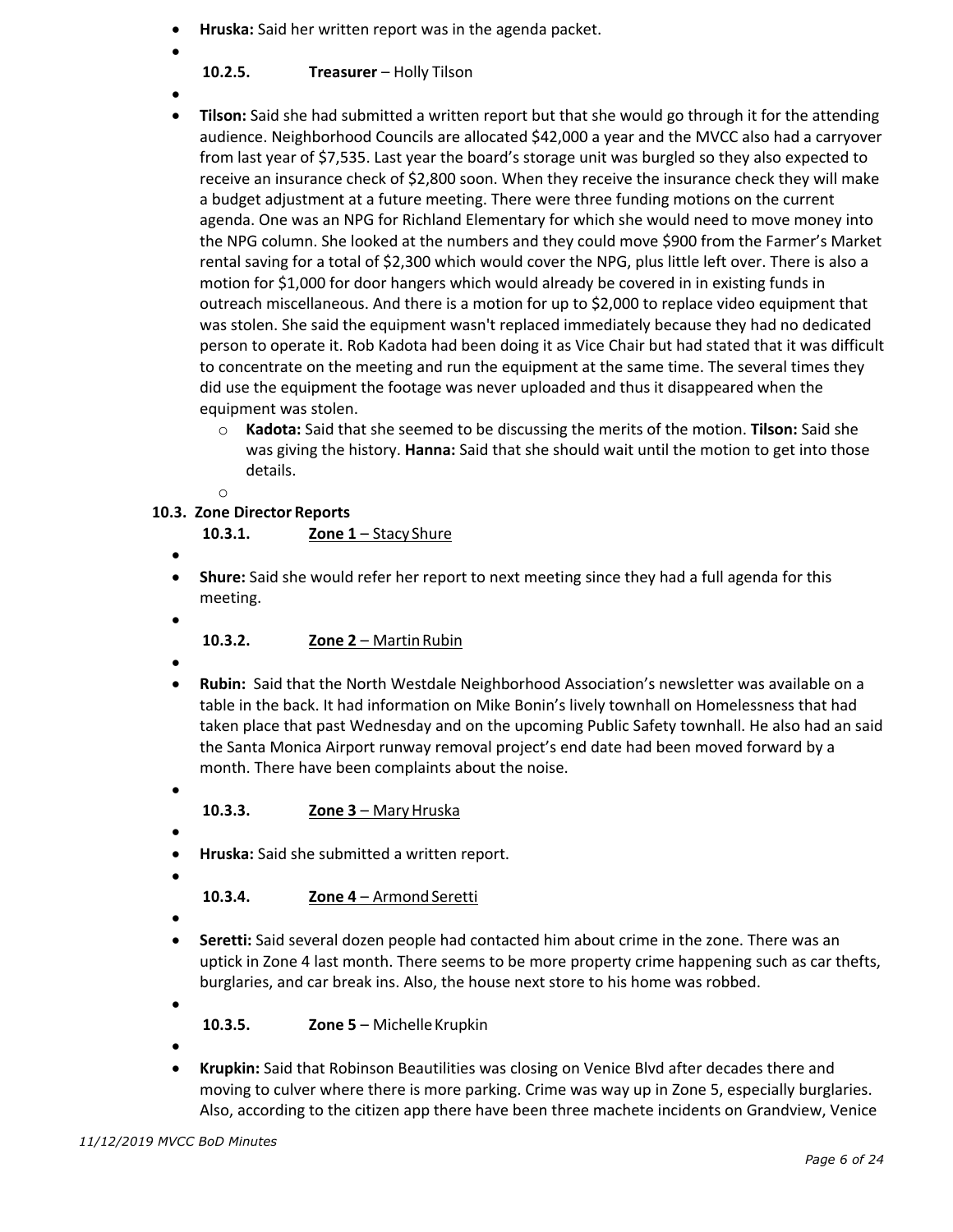and Centinela. In one case suspect was arrested. She emailed the SLO Hector Aceves but had not heard back. There is also a new workspace called Knotel on the border of Zone 5 and Culver City at the corner of Grandview and Washington Blvd where a thrift store used to be.

### **10.3.6. Zone 6 – Holly Tilson**

•

•

- **Tilson:** Said there was also an uptick in crime in Zone 6. There have been 14 sliding glass door break ins. A local parent is trying to organize needle clean ups because she is afraid for the children in the area. South of Venice there have been Ellis Act issues including evictions and losing RSOs.
	- o **Hanna:** Asked if Tilson had talked with the local patent about dangers of Hazmat. **Tilson:** Said yes. The city says do not touch anything and to call 311.
- •

## **10.4. Committee Reports**

#### **10.4.1. Elections &Bylaws**

- •
- **Rubin:** Said he had submitted a written report. He said that the previous meeting was technically unofficial and violated the Brown act because it was in a different room than was listed in the agenda even though it was in the same school. The next meeting is on Wednesday the November 20<sup>th</sup> at 6 PM at the Windward school.
- •
- •

#### **10.4.2. Planning and Land-UseManagement**

- •
- **Shure:** Said she submitted a written report. She noted that PLUM is now working with both Council offices. So, there are now lines of communication open regarding motions to do with report backs or ordinances.
- •
- Hruska: Said that on Thursday, November 14<sup>th</sup> the LA Department of City Planning office was having one on one meetings with anyone who was interested. She encouraged people to participate. This was a good resource for explaining the complicated subject of land use. She said to check the website for open appointment times. The meetings would be at the Wellness Center on Centinela – the address would be on the on MVCC website.
	- o **Krupkin:** Said that there were hop in hours for groups from 4 PM to 7 PM for the City Planning event.
	- o **Tilson:** Said that the more than one person could attend the one-on-one meetings.

## **10.4.3. Public Health &Safety**

•

•

• **Stemar:** Said she had nothing to report. She encouraged the community to check the MVCC website for any other dates. They are also currently looking for Block Captains for Neighborhood Watch groups.

## **10.4.4. Education, Arts, andCulture**

•

•

- **Hill:** Said that the committee was working on coloring book. They are trying to get Venice High School to work with them on that project.
	- o **Hanna:** Said he thought the project was a great idea because he thought one of the major keys to outreach was kids.

o

• **Krupkin:** Said she would be attending the Education, Arts and Culture with an update from the artist of the hopscotch mosaic.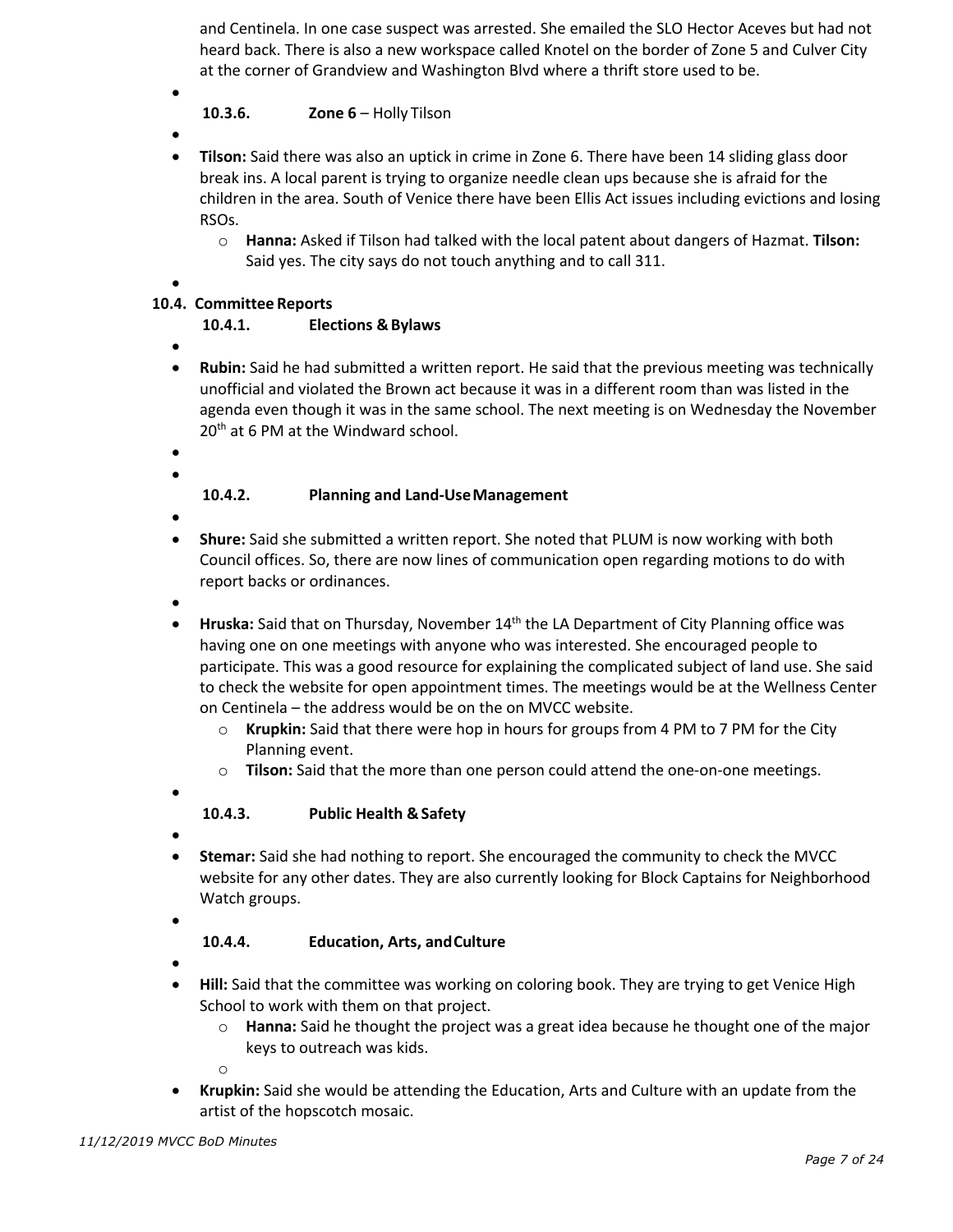#### • **10.4.5. Transportation &Infrastructure**

- **Inouye:** Said the T&I Committee meeting had been moved to Wednesday, November 20th at 7:30 PM at the Windward School. They planned to continue their discussion of the mobility element of the Community Plan update.
	- $\circ$  **Krupkin:** Said that the November 20<sup>th</sup> T&I meeting would be a joint meeting with the Great Streets Committee.

#### **10.4.6. CommunityOutreach**

•

•

- **Wheeler:** Said she had submitted a written report.
- •
- **Ambriz:** Said that she wanted to make a comment regarding the previous E&B meeting's minutes. Her name was referenced so she wanted to provide clarity to the board in attendance about what happened, although she noted that maybe 5-7 of the board members were at the meeting. She said in the minutes there were assertions about conduct of the meeting. She disagreed with the characterization of comments made and the tone of the meeting. She said that those who have interacted with her know that she has a pretty calm way of speaking and tends to conduct herself in a very professional manner, particularly in public settings. She believed that the statements made by the E&B Committee were in that vein as well. At meeting itself the conducting of business was unfortunately not adhered to. It was also unfortunate that there were some mischaracterizations and pretty severe falsehoods included in the E&B Committee report. She would like to submit a letter of information on her behalf because her name was included in the report. She asked the Chair if she needed to make a motion to submit such a letter. She added that the public may want to comment on it**.** 
	- o **Hanna:** Said they were past the public comment portion of the agenda. **Ambriz:** Said they were still in Committee reports which offered the opportunity for the public to comment. **Hanna:** Said the public had the opportunity when Rubin gave the E&B report and they needed to move on. **Ambriz:** Said she did not believe he had offered the public an opportunity to comment at that point. **Hanna:** Said she was out of order. **Ambriz:** Said that this same situation happened at the E&B Committee meeting. She said she does adhere to order and is a parliamentarian who adhere to rules. **Hanna:** Said she was out of order and they had to move on. **Ambriz:** Said she was not out of order. She was making a comment to let the chair and the board members know that she will be submitting a letter of fact to accompany the minutes. **Hanna:** Said that was her right but it was not her right to obstruct proceedings.
	- o **Kadota**: Asked Hanna how board members and the public should respond to falsehoods made in reports.
	- o **Rubin:** *Point of order* he thought it was appropriate that a chair recognized a speaker before the speaker speaks.
	- o **Kadota:** Asked the chair how the public or board should respond to reports. **Hanna:** Said the public could comment when the agenda items were called, not after. **Kadota:** Asked if it could be done in writing or if it had to be at this meeting. **Hanna:** Said it could be submitted subsequently in writing.
	- o **Seretti:** Said, in fairness to all parties, he did not remember public comment being asked for during the reports.
	- o **Hanna:** Said that generally public comment is not called for in reports. But he said AMbriz and Kadota points were well taken, and they will accept written rebuttals.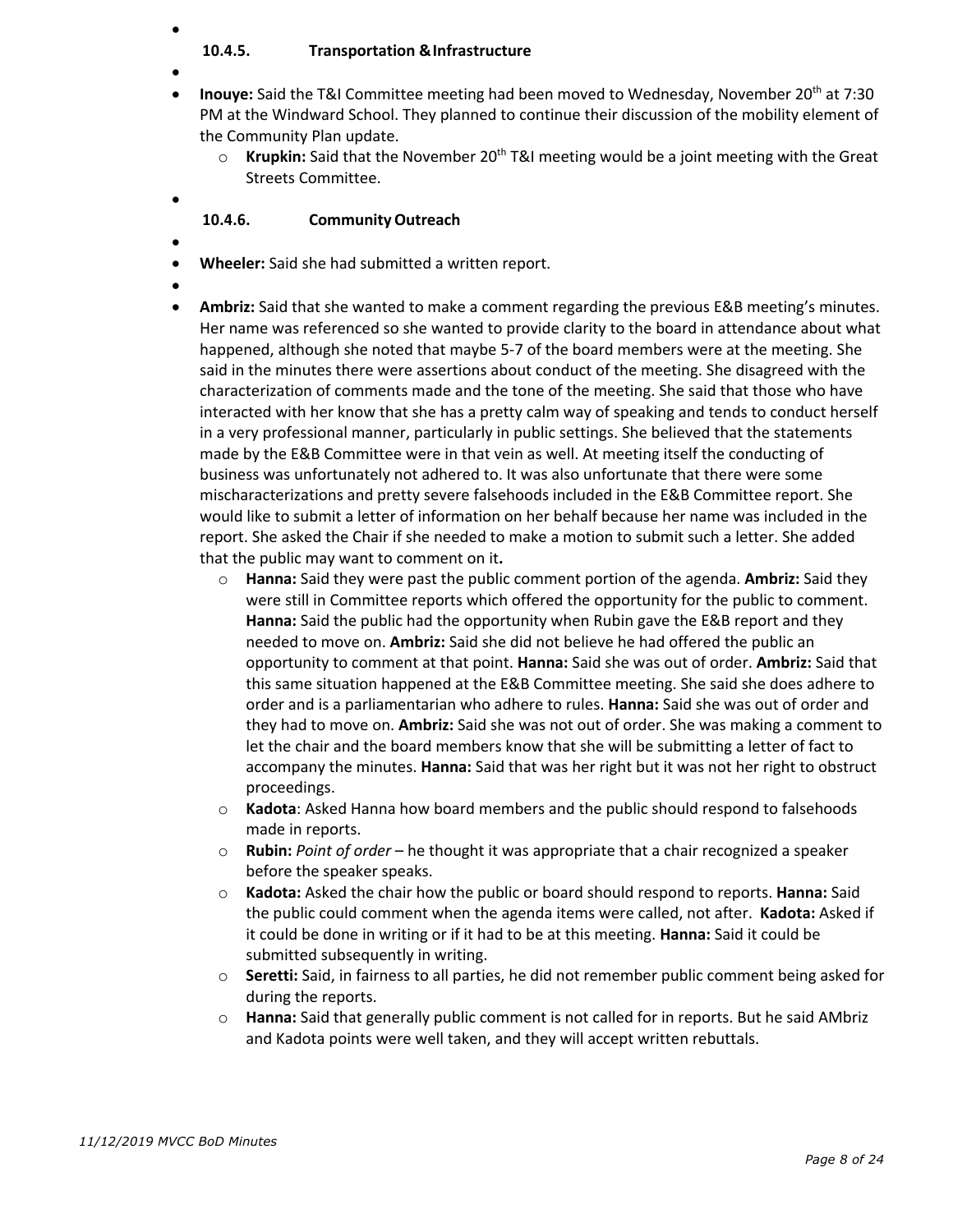*The board returned to agenda item 10.1 when Hannah Levien arrived. After they heard her report they continued with item 11.* 

#### **11. Special Orders**

- **11.1. Presentation Regarding 12444 and 12575 Venice Blvd.**  *Informational presentationand update regarding the 12444 and 12575 Venice Blvd. development by representatives of Englander, Knabe &Allen.*
	- •
	- **Hanna:** Said that the following presentation was informational only, and there would be no vote involved. This was a curtesy update from the developer.
	- •
	- **Tina Choi**: Said that she was there representing the new developers and owners of the property, Litera Developers. She was there with her associate Justin Fleming. They were there to give the community an overall overview and a summary of what the projects are. They had already met with Stacy Shure and other members of PLUM. Their client, Litera Developers, bought both properties from the previous developer Pamela Day, who had already entitled the properties. Regarding 12444 Venice, although they were not a part of Pamela Day's original outreach meetings, when they were first looking into the property they learned that the height of the project was a large concern of the community. So, Litera spent months redesigning and reengineering the project to figure out how to stay within the envelope of the entitlement and keep the same number of market rate and affordable units. They were able to bring the proposed height from 83 feet to 66 feet and keep the same number of units. They eliminated a mezzanine level to do so. They also knew that parking was a concern of the community so they changed the design to provide surplus parking. 44 residential spaces and 8 retail parking spaces are required but they are providing 89 spaces total. They are far in the permanent plan check process, so timeline would be interior demolition in November, shoring in November/December, and excavation in January to March 2020. They have voluntarily hand distributed flyers last Thursday to the neighborhood with contact information for them in case the local residents have any questions or issues, per Shure's suggestion. She said she would continue to keep the board and community updated on the project. **Shure:** Asked if they would termite treat the site. **Justin Fleming:** Said that the current developers had been doing that for the last 6 weeks and they had reports to back that up. **Choi**: Said they had already provided those reports to CD 11. They also added, per Shure's suggestion, a panic and emergency "blue button" to the design. That is currently being hardwired. She asked if there were any questions about 12444 Venice before she moved on to **12575**
		- o **Seretti:** Asked when soft demolition would begin. **Choi:** Said it was already in process. **Fleming:** Said the soft demo would take three weeks then they would do hard demo for two weeks. Shoring and grading would start after the Holidays in January. **Seretti:** Asked if the project schedule included Saturdays. **Fleming:** Said no. **Choi:** Said that they have transparent guidelines that they had shared with our general contractor, such as no workers on the streets, regulated hours of operations for the demo. There will be no road closures or sidewalk blockage. They have set up number and website in case there are any issues. Also, Hanna and Shure have her personal cell number. She encouraged them all to reach out if needed.
		- o **Hill:** Asked how many units the building had. **Choi:** 77 units. **Hill:** Asked how many were affordable. **Choi:** 7. **Hill:** Asked if there could be more. **Choi:** Said they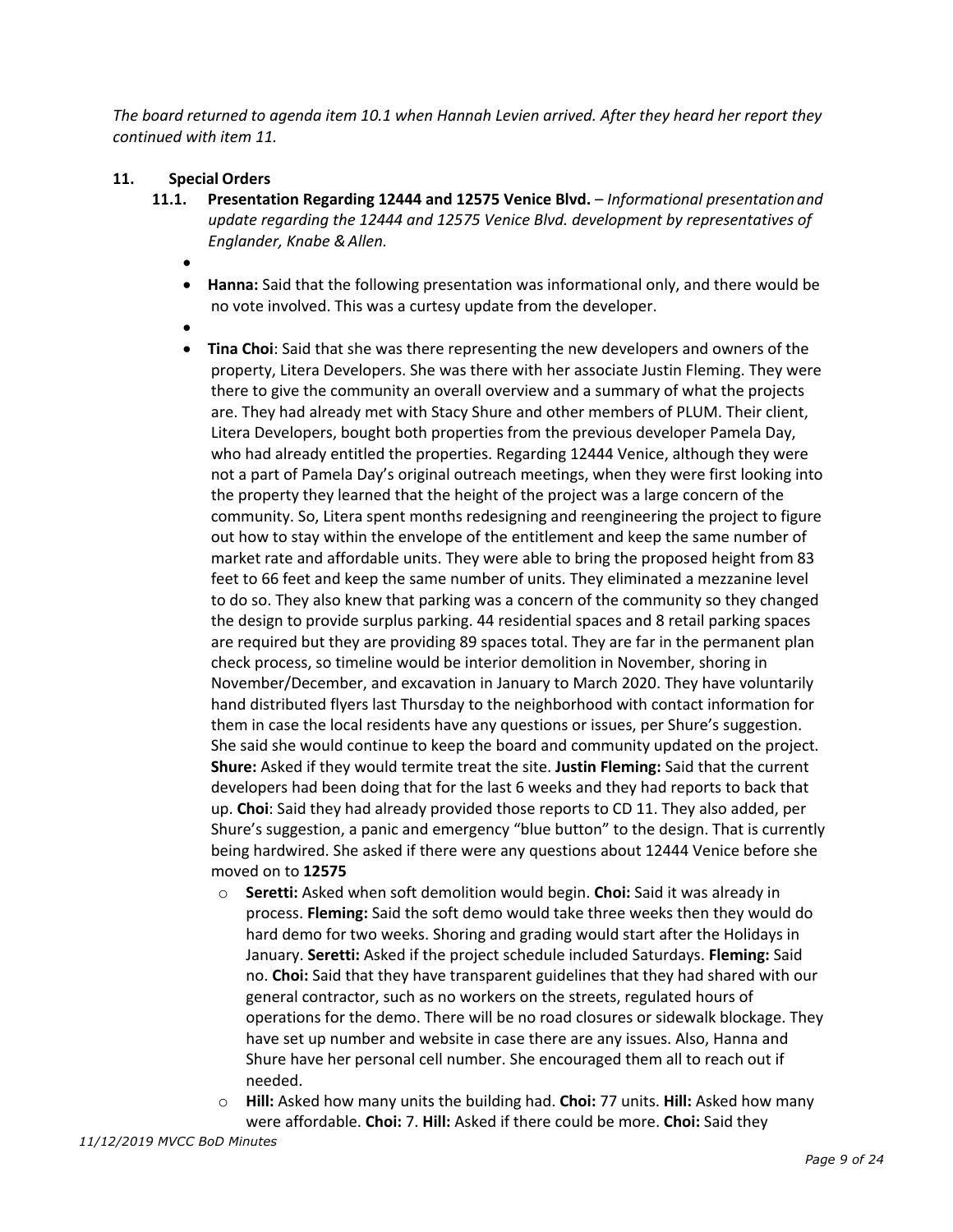inherited the entitlement so by the time they had it these were the set number of units.

- o **Shure:** Said she would put the contact number on the website and email it to all of the board members.
- o
- **Choi:** Gave a summary of the 12575 Venice project. This was also a was Pamela Day project. The zoning for this property allowed for a higher height, so it is 56 feet tall. It will have 52 units, 5 for very low income. 26 parking spaces are required and they are providing 47 spaces. Both projects also have bike parking, as is required. When they purchased the property it was already entitled as a density bonus project. They have already demoed the site and shoring is complete. They are currently working on excavation. Foundation and concrete work began in October 2019 and will continue until March 2020. Framing will begin in the summer of 2020. They have told GC that there is no worker parking allowed on site. Had did have some issues with a demo contractor who was not as cognizant of some of the rules and regulations and commitments they made. There have been some incidences with demo workers parking on the street who didn't realize that they were not allowed to do that. They corrected that issue as soon as they were made aware of it.
	- o **Shure:** Asked Choi to send her the haul routes for the projects. **Choi:** Said she would send them to the whole board. Only one of the projects required a haul route but for the other project they are also trying to keep the trucks off residential streets.
	- o **Seretti:** Asked what the total duration of the project would be, start to finish. **Fleming:** Said 22 months total. But when the envelope is sealed, all the construction will be interior for the last 6-8 months. **Choi:** Said hardcore construction would be about 12 months total. **Seretti:** Asked if it was a type 3 code index. **Fleming:** Said yes it was.
- •
- **Public Comment:**
- •
- **Ken Alpern:** Said it was always good idea to keep in touch with developers. This was an example of developers that work with the community, as is often not the case. This was once one of the most acrimonious projects they've had in the last several years before it was sold to the never developers. He said it was important to recognize that the new developers have made the effort to work with the community. He hoped to keep hearing from them in the future and he thanked them.
- •
- **11.2 Resignation from Emergency Preparation Subcommittee** *Discussion and possible action regarding the resignation of Ken Frese as Co-Chair of the Emergency Preparation Subcommittee.*
	- •
	- **Hanna:** Said he had received an email a week ago from Ken Frese, who said he had to step down as Co-Chair of the Emergency Preparation Subcommittee for health reasons. Frese generously offered to continue helping with regard to preparation of agendas and so forth. Hanna said he was sorry to lose Frese, but that health must come first. He asked if there was any public comment before he accepted Frese's resignation.
	- •
	- **Wheeler:** Said she had been to Emergency Preparation Subcommittee meeting and that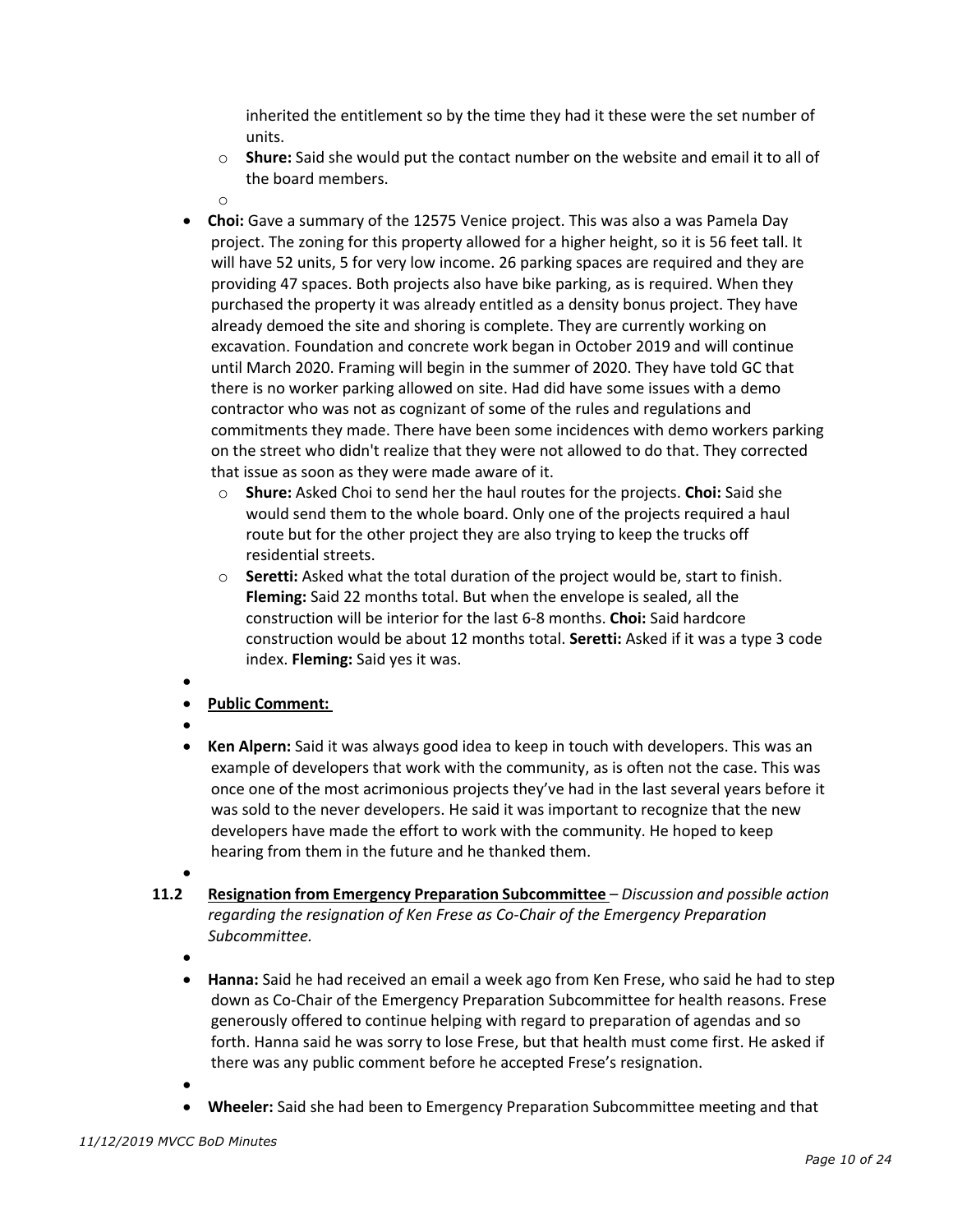Ken Frese was excellent. She asked if Carl would still be co-chair. **Hanna:** Sid he believed Karl would remain Co-chiar. **Wheeler:** Said Carl was very good and recommended that more of the community come and participate in the meetings.

- •
- **Krupkin:** Said she was sorry to see Frese go. He is a great guy who has put in a lot of effort into that subcommittee.
- •
- **Hanna:** Said, with regret, that the resignation was accepted.
- *Per the motion approved during agenda item 8, agenda items 15.6, 15.7, 15.8, 15.9 and 15.10 were heard before the Consent Calendar.*
- **12. Consent Calendar** *The Consent Calendar is reserved for items deemed to be routine and noncontroversial. Any board member may pull an item or items for furtherdiscussion.*
	- •
	- **Hanna:** Asked if there was any public comment on the Consent Calendar. There was not. He asked if the board if they would like to pull any Consent Calendar items.
	- •
	- *Tilson pulled 12.1 and 12.2.*
	- •
	- **Hanna:** Asked if there was any Board Comment on the remaining Consent Calendar items.
	- •
	- **Hill:** Noted that there was a lot of outreach to Neighborhood and Homeowner associations. He asked if there was outreach being done to those who lived in apartments. **Wheeler:** Said these were ads in the associations' newsletters which the MVCC did not distribute. **Hill:** Asked if there could be ads in apartment associations. **Wheeler:** Said yes, but those associations would have to approach her about it. **Kadota:** Said that many Neighborhood associations try to reach out to major apartment buildings, but it can be difficult. **Hanna:** Suggested that the Renters Engagement subcommittee work on this issue.
	- •
	- **Ambriz:** Asked Wheeler if any of the ads would be in Spanish. **Wheeler:** Said that she did not know. The associations had not requested anything in Spanish. **Kadota:** Said he had not seen any newsletters translated. **Ambriz:** Suggested that in the future they could suggest and even provide Spanish translations to the associations. She would be happy to help with that. **Kadota:** Suggested a making Spanish translation of a stipulation of ad funding in the future. **Wheeler:** Said they were welcome to come to outreach meetings to ask these questions. **Kadota:** Suggested that when the associations request funding that the committee suggest that they make an effort to reach out to non-English speakers.
	- •
	- **Inouye:** Said her only concern regarding the ads was that she did not see representation for Zones 1, 2, 5 and 6. This is probably because the associations in these areas are not meeting or may not have newsletters. But moving forward, she hoped they would do more outreach to these areas perhaps by some other mechanism.
	- •
	- **Shure**: Said that the Neighborhood Associations in Zone 6 would soon be seeking ads and she thought that having Spanish translations was a good idea. There is an area in Zone 6 that has a serious need for Spanish language translations, particularly for those who lived in RSO buildings who the MVCC had been working with and for.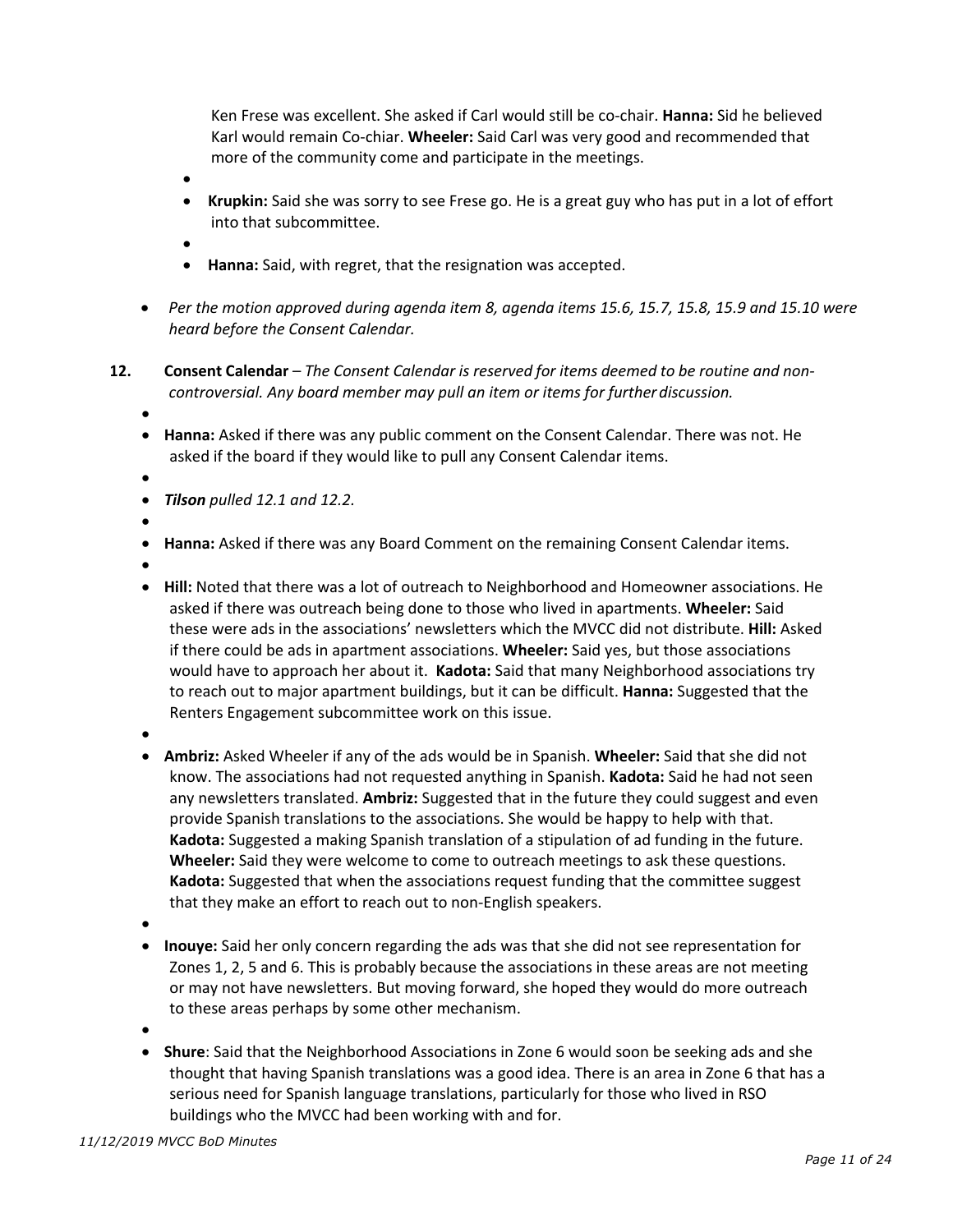- •
- **Wheeler**: Said that there is a background to this. The associations had a standing to get a certain amount of money from the MVCC. The city has changed their requirements, so this was an opportunity to distribute the funds to them. This was not outreach on her end. But the Outreach Committee is making strides in reaching out to Spanish speaking people.
- •
- **Hanna:** Said that precedent was not necessarily a reason for funding. They always need to consider whether it still makes sense to provide funding.
- •
- *Wheeler moved to approve the remaining items on the Consent Calendar. Rubin seconded.*
- •
- VOTE: •
- YES: Wheeler, Inouye, Hill, Ambriz, Rubin, Hruska, Tilson (7)
- •
- ABSTAIN: Hanna, Stemar, Kadota, Shure, Seretti, Krupkin (6)
- •
- *With 7 yes votes, the Consent Calendar was approved.*
- •

**12.1 [FUNDING][EACC] NPG for Richland Ave. School Booster Club –** *Possible action and discussion regarding a Neighborhood Purposes Grant (NPG) in the amount of \$1,654 to support its overnight* field trip to Astro Camp.

- •
- **Hanna:** Asked Tilson if the paperwork for this NPG was in order. **Tilson:** Said it was.
- •
- **Public Comment:**
- •
- **Ken Alpern:** Said he had soft spot for Richland and that the MVCC had done a lot of outreach to help the school. But typically, MVCC's outreach works better when they fund tangible things – things can have the MVCC logo on it, for example. He has often wondered if the students that benefit from their help could write out one or two lines about what the MVCC does. The whole purpose is not just to send students to camp but also outreach for the MVCC. They need to know that the MVCC exists and is helping.
- •

## • **Board Comment:**

- •
- *Hill moved to approve this item. Ambriz seconded.*
- •
- **Inouye:** Asked if the NPG come through committee. Also, she agreed with Alpern in that it did not seem they could do outreach for the MVCC with this. **Hanna:** Said it came through the Education, Arts and Culture (EAC) committee.
- •
- **Wheeler:** Said that this was a great idea and the funds would send 40-50 kids on a bus. She said she did not understand Inouye's concerns. **Inouye:** Said usually when they distribute NPG funds there is an opportunity for the MVCC to do outreach at the event but she did not see such an opportunity with this NPG. **Wheeler:** Said she would work on that.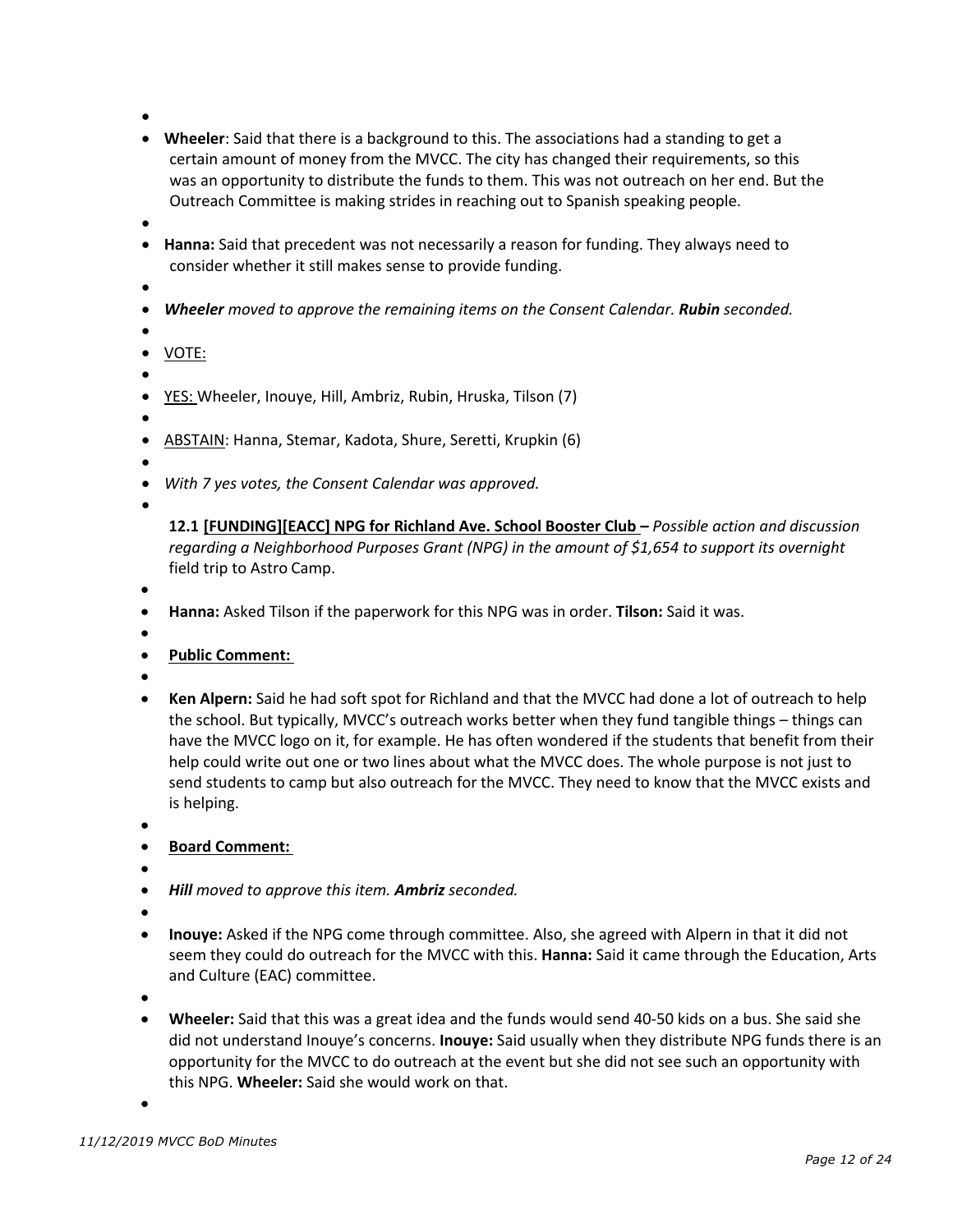- **Tilson:** Said she attended the EAC meeting to learn about this NPG. She suggested that there should be more information on this program in the NPG. There are Title I funds and she believed the "public benefit statement" wasn't truly a public benefit since the funds would only a benefit the 40-something kids that may go on the trip. She personally thought that this would result in using tax dollars more as a gift than a public benefit. She had spoken to chair months ago about how committee should come up with an equal distribution of funds to offer to schools and that they can decide how best to use those funds. She felt that the public benefit of this NPG was weak. She contacted the city but they never responded and she is sure the if city would approve this NPG because it was just for one classroom. These funds are for Title I kids, not for whole school or this one project. The trip is also on instructional time and the CA Constitution guarantees a free education – so if it is on instructional time the school needs pay for it. She did not think asking another city entity for more tax dollars was appropriate.
- **Hill:** Said he was not caught up on this NPG at the last meeting but has since learned more. The kids have already raised around \$25,000 for this trip and this NPG was just the last push to pay for it. The students worked hard for this trip from his understand. He hoped they could find it in their hearts to help these young individuals.

•

• **Rubin:** Said that the school was in his zone and he has had a good relationship with them over the years and participated in their garden years ago. But, he thought this was a lot of money for a bus trip. Aside from that, he did not see the public benefit for all the schools in Mar Vista. They need to think about how to distribute funds in a way that helps all the schools in Mar Vista equally.

•

• **Krupkin:** Said she takes both Tilson's point and Hill's point. She wants to help kids, but the way this NPG is written, they cannot tell if this is helping kids of a lower income. It only takes 40-50 kids and it does not clarify which kids from what class are going. It does not seem fair to the whole school if only one class is going.

- **Shure:** Said it was her understanding that a select group was going on the trip and that not all the kids were even from the same class. At Clover Elementary the parents raised money to fund the same trip. Shure was concerned about the precedent that this could set as many schools send kids to this camp. It could open them up to similar requests from every school, which would be expensive. If it was for all of the students, she would say yes. But since it is a small subset, she did not think it was a good use of the money.
- •
- **Hanna:** Said that they had options ranging from rejecting the item, to approving it as written, to amending it.
- •
- **Tilson:** Said she would equate the idea of coming up with a program that could benefit all schools to the MVCC's Safe Bike Rodeo – which is at one school one year, then at another school the next year. She also requested that the that the authors of the NPG come to the MVCC and speak to it. And she asked for the full cost of this, because it is an expensive camp so parents have to come up with money. She was not arguing that it is not a good program but the MVCC was being asked to provide for a oneway coach bus to the camp while the students and parents pay for the return ride home. She would like to see the EAC Committee come up with a program that equally distributes funds to all schools. From her point of view, it is up to the parents or the school to pay for something like this since it is on instructional time.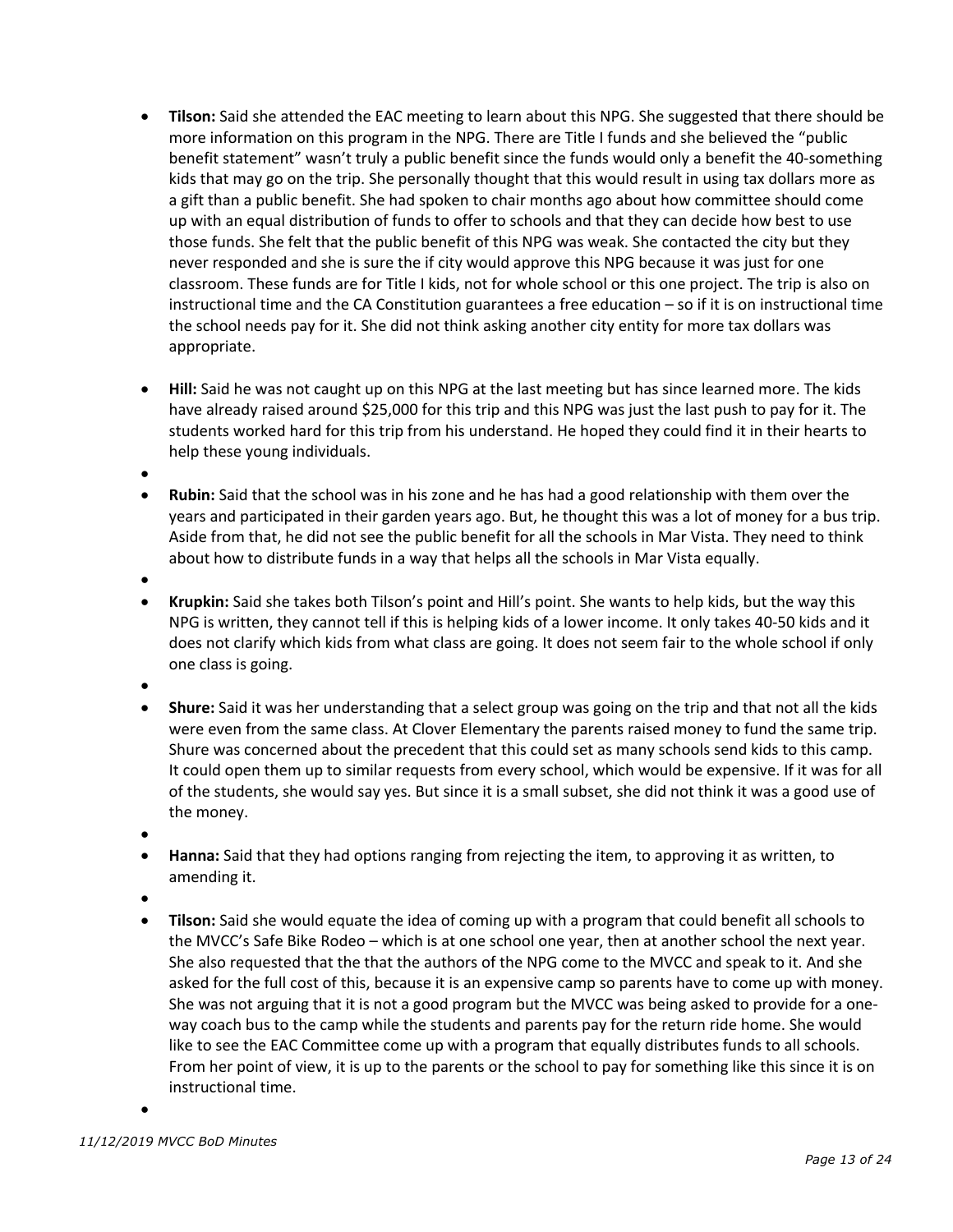- **Hill:** Suggested reconsidering the motion back in the EAC Committee.
- •
- *Hill moved to commit the NPG back to Education, Arts and Culture Committee with instructions to bring it back to next MVCC meeting with more information. Wheeler seconded.*
- •
- *Without objection, the item was committed to the Education, Arts and Culture Committee*
- •

**12.2 [ADMINSTRATIVE][ExFin] Revisions to FY2019-2020 Budget –** *Possible action and discussion regarding revisions to the FY2019-2020 budget.*

- •
- **Tilson:** Said sending this motion back would postpone most revisions. \$1,000 for door knockers is already in the budget. They should be getting the insurance check soon which would cover replacing equipment. If they want equipment before then, they can move some money that has not been used around.
- •
- *Rubin moved to postpone the item. Wheeler seconded.*
- •
- *Without objection the item was postponed.*
- •

*12.3* **[ADMINSTRATIVE][ExFin] Approval of Monthly Expenditure Report** *– Possible action and discussion regarding approval of the October, 2019 Monthly Expenditure Report.* **12.4 [ADMINISTRATIVE][OUTREACH] Ads in the Mar Vista Neighborhood Association (MVNA) Newsletters** – *Approval of the design for ads to be run in the upcoming MVNA newsletters.*

**12.5 [ADMINISTRATIVE][OUTREACH] Ads in the Hilltop Neighbors' Association Newsletters** – *Approval of the design for ads to be run in the upcoming Hilltop Neighbors' Association newsletters.* **12.6 [ADMINISTRATIVE][OUTREACH] Ads in the Westdale Homeowners' Association Newsletters**  – *Approval of the design for ads to be run in the upcoming Westdale Homeowners' Association* newsletters.

**12.7 [ADMINISTRATIVE][OUTREACH] Boilerplate for Outreach Ads** – *Approval of the design for boilerplate ads to be run in situations where funding for such has been approved.*

**13. Excluded Consent Items** – *Discussion and further action on items excluded from the Consent Calendar.*

*Items 12.1 and 12.2 were excluded. They have been left in their original agenda order for document structural purposes.* 

#### **14. Unfinished Business and General Orders**

- 14.1. [ADMINISTRATIVE][ExFin] Approval of Policy Regarding Use of MVCC Seal Discussion and *possible action regarding the use of the MVCC seal on promotional items for events where MVCC is a sponsor or contributor.*
	- •
	- **Hanna:** Said he got a call from the Art Walk representative. This year they did not appropriate money for it, but she was preparing printed material using the MVCC seal anyway. This got Hanna thinking that there should probably be a policy on the authorization of the use of the seal. His initial thought was that if they are contributing to an organization that within the funding motion they authorize the seal for that purpose.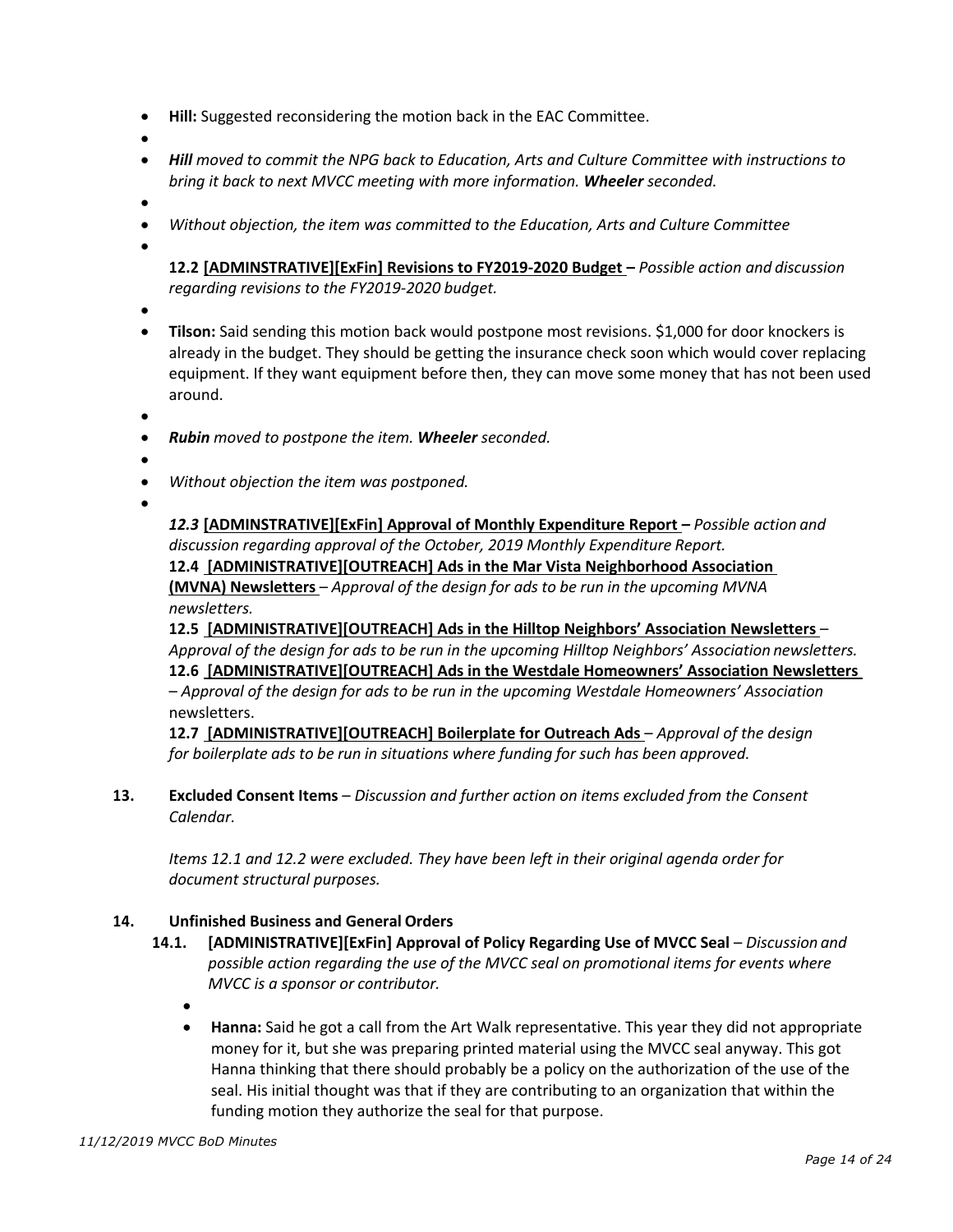- •
- **Board Comment:**
- •
- *Wheeler moved to send to this item back to the Election and Bylaws Committee for consideration. Rubin Seconded.*
- •
- **Inouye:** Said that part of the discussion needs to be about what exactly their seal or logo is. At one point they were using two different seals. Now she is seeing a hybrid of the Mar Vista Palm Tree logo on the table clothes and the new logo with "Join Us" that was created but never approved by the whole board. So there needs a complete discussion about the whole issue.
- •
- **Krupkin:** Agreed with Inouye. She said there should be just one official seal.
- •
- *Without objection the item was committed to the new Election and Bylaw Committee meeting for further discussion.*
- •
- **14.2 [POLICY][T&I] Centinela Ave. and National Blvd. Street-Sweeping Services in Zones 2, 3, and 6 –** *Discussion and possible motion requesting that CD11 assign the "Clean and Green Team" to clean up Centinela Ave. between Palms Blvd. and National Blvd. in Zones 3 and 6, as well as National Blvd. from Bundy Dr. to Federal Ave. in Zones 2 and 3 until regular street-sweeping service can beestablished.*
	- •
	- **Krupkin:** Said she deferred to Inouye and Hruska on this item.
	- •
	- **Hruska:** Said that this started when a stakeholder brought this situation to her attention. The stretch of Centinela between Palms and National is highly overgrown and not on a street cleaning route. The Department of Sanitation gets to it when they can. So, they started the process of looking into what to do about it, such as possible getting it on a street sweeping route. They have been working on it with CD 11 and the Clean and Green teams.
	- •
	- **Inouye:** After they put this motion on the agenda they got an email from a stakeholder in Zone 2 who informed them that there is not a regular street sweeping route on National from Bundy Dr to Federal Ave. So, they added National to the motion.
	- •
	- **Hanna:** Asking if this was just asking the City to establish there street sweep routes. **Inouye:** And to use the Green Team as a stop gap until that happens.
	- •
	- **Krupkin:** Said that the motion was originally written in June-August in 2018. It was on the MVCC Agenda for August 14th, 2018 and it passed 10 to 1. But a letter was never sent out. **Hanna:** Asked if they were basically amending something that was previously adopted. **Krupkin:** Said yes, they were.
	- •
	- **Public Comment:**
	- •
	- **Unidentified Stakeholder:** asked if they would mean they would post no-parking signs for the new route. **Krupkin:** Said yes. **Unidentified Stakeholder:** Asked if Clean and Green woud be doing tree trimming. **Krupkin:** Said she believed they would just sweep up the area. **Hannah Levien:** Said they can do both.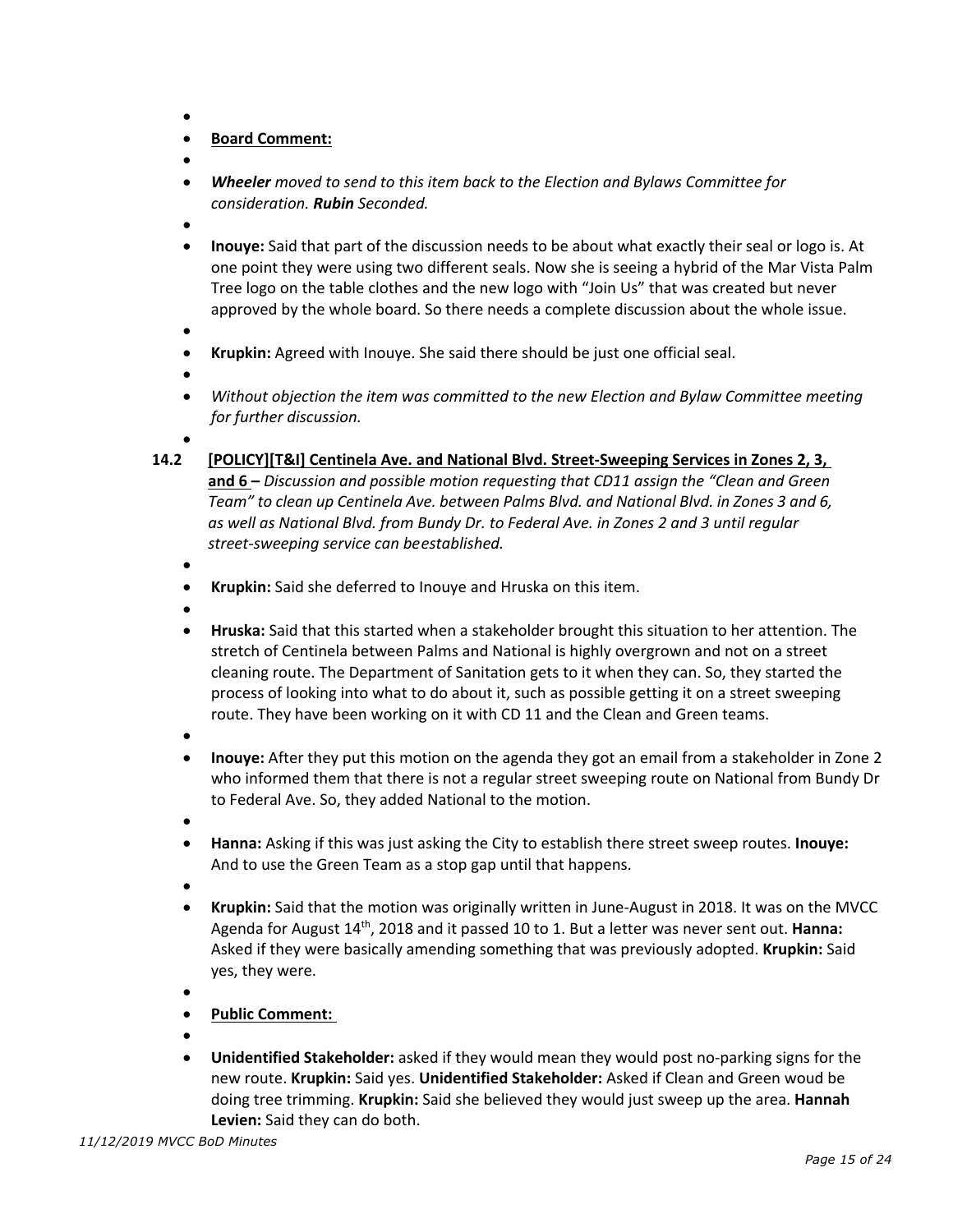- •
- **Another Unidentified Stakeholder:** Asked if a survey was done for the people on national on whether they actually want street cleaning on their street. Some people hate having to move their cars, for example
- •
- **Inouye:** Said that the email they received included pictures of stone pine trees in and along the gutter and where people are parking, as well as trash and pine needles blocking the the storm drain. So she was thinking people would like that cleaned up, but they can obviously send it back to the Zone 2 director to see about a survey. As far as establishing a permanent street sweeping route, she asked Hannah Levien if a notice would go out to residents or if that was even possible. **Hannah Levien:** Said she would speak with Inouye about that after the meeting, because that process was very complicated. Also, the department for storm drain cleaning is different from the Clean Green team, which can clean things up as a one off.
- •
- **Tilson:** Said she thought Zone 6 got included in this because from Palms to National (maybe even just Rose to National) it is full of leaves and trash, so the Green Team could help with that. She felt that street sweepers should only be on major street and on side streets that homeowners and apartments should do the clean-up themselves. But tourists and visitors can see all the trash on the major streets, and making them clean would be a better presentation.
- •
- **Wheeler:** Said her street has street cleaning periodically, but they did have not signs. She asked if there needed to be signs. **Hannah Levien:** Said regular routes are required to have signs. And the city won't sweep a street without giving notice typically because they want the street cleared of cars.
- •
- **Rubin:** Said the stone pines on National shed a lot and the pines accumulates. There are a lot of apartment buildings on National. In Zone 2 one side of National is swept, but other side of the street, in Zone 6, does not get swept. But both sides should be swept. He suggested sweeps once a month instead of once a week. It is important for major streets to get swept.
- - *Hruska moved to approve this item. Inouye seconded*
	- •
	- *Wheeler objected to the motion.*
	- • VOTE:
	- •
	- YES: Inouye, Hill, Rubin, Krupkin, Hruska, Stemar, Seretti, Tilson (8)
	- •
	- NO: Wheeler (1)
	- •
	- ABSTAIN: Hanna, Ambriz, Kadota, Shure (4)
	- •
- 
- *With 8 yes votes, the item was approved.*  •
- *14.3* **[POLICY][T&I] Rose Ave. Sidewalk Installation in Zone 6**  *Discussion and possible amendment to a previously-passed motion regarding the installation of a sidewalk on the South side of Rose Ave. between S. Centinela Ave. and Colonial Ave. in Zone 6.Amendment: The MVCC also supports CD11 using WLA TIMP funds for this project.*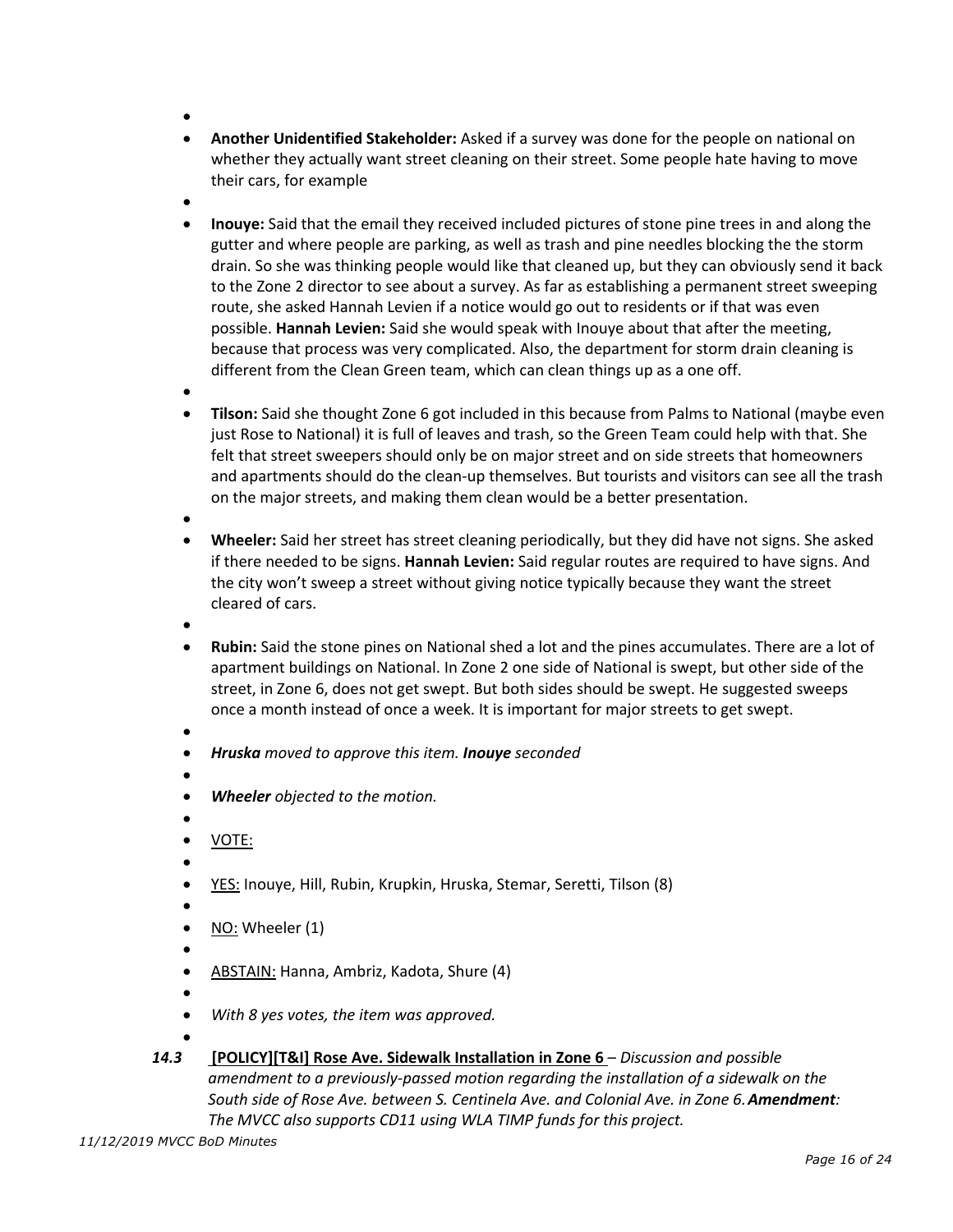- •
- **Inouye:** Said that the board passed a version of this back on 8/13/19. Since then, they have discovered that for Westside Fast Forward program that CM Bonin is doing, he is accessing the West Los Angeles Traffic Improvement and Mitigation program developer fees that are being collected. west LA traffic dev fees. On October 2<sup>nd</sup> in Committee they had a conversation with Alex Bartrosouf and they asked if those fees could be used put in a new sidewalk. He said they could ask for this and for funds for other improvements but they must be judicious and prioritize their list because they cannot all be paid by those funds. So this is an amended motion asking CD 11 to consider using those funds for this specific project.
- •

## • **Public Comment:**

- •
- **Hannah Levien:** She said they should definitely consider this route, but wanted them to be aware that the main purpose of those funds are for major corridor projects that would benefit a lot more people. She is working with BOE on different options for this project. If it were her, she would not prioritize this on their list of projects because there are many curb cuts and major boulevards in Mar Vista that need work outside of Venice Blvd. BOE also has a bunch of residential sidewalk programs that may be better options.
	- o **Inouye:** To clarify, she said this prioritized because it is near a bus stop on Centinella Ave.
- •
- **Ken Alpern:** Said that this motion was a good start, similar to the alleyways they have talked about in the past. It can be hard to figure out where to start, but you have to start somewhere.
- •
- **Board Comment:**
- •
- *Rubin moved to approve the item. Inouye Seconded.*
- •
- **Tilson:** Said that this 120 feet of sidewalk was brought to them by a Zone 6 resident who had tried for 8 months on his own and had been bounced around from every department, with no success. At the congress of Neighborhoods Tilson she talked to every city department and they all recommended talking to CD 11. It is uphill, it has manholes, it is a trip hazard – it's a lawsuit waiting to happen. Plus, both bus lines are on that side of the street. There is no place for people to walk in the street and there are two full lanes of traffic. Their only option is to walk on the other side of the street with a sidewalk but the cut through traffic makes crossing dangerous. The resident who brought it forward is in their 80s.
- •
- **Krupkin:**Said she supported the Zone 6 director for bringing this to their attention. She said it would be great to have more access to public transit via this sidewalk.
- •
- **Ambriz:** Said she recognized safety and mobility concerns here. She recalled that at previous T&I meetings they discussed getting support from the neighborhood, especially the homeowner adjacent to the proposed sidewalk and she thought they should still pursue that support.
- •
- *Without objection the item was approved.*
- •
- **14.4 [POLICY][T&I][Great Streets] Timely Updates from Mar Vista Art Walk/Green Communications Initiative** – *Discussion and possible motion requesting regular andtimely updates from a staff member of the Mar Vista Art Walk/Green Communications Initiative*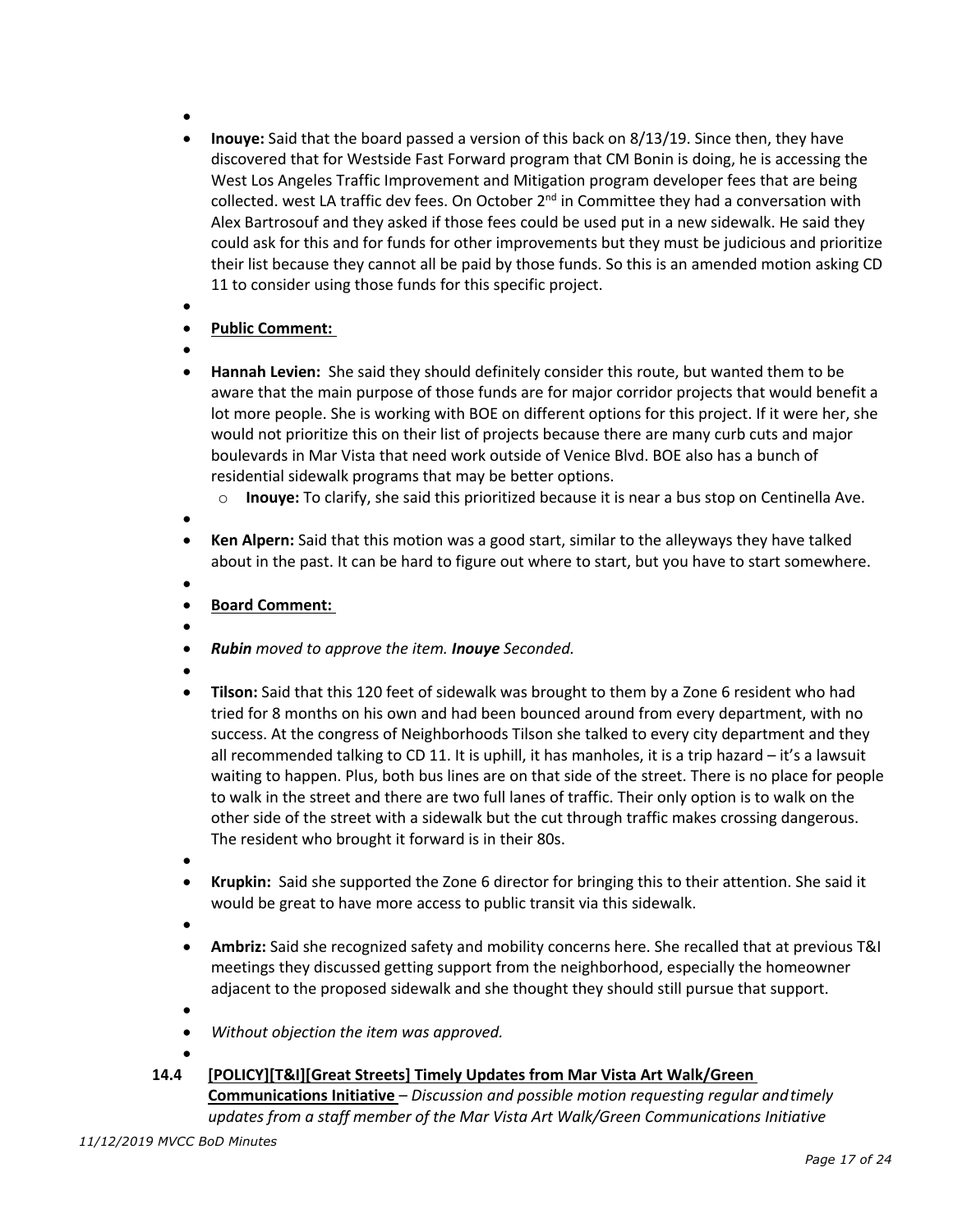*regarding MVCC-funded items and all related events taking place on Great Streets Venice Blvd.*

•

- **Krupkin:** Said that since the inception of the Great Streets Committee in 2014 an Art Walk staff member attended meetings and discussed creating an art zone and Art Walk for Mar Vista. Included in the agenda is a brought hand-out they brought to a meeting in September 2015 discussing the challenges of the area and potential locations for an Art Walk. They approached the committee with the idea that an Art Walk would be an opportunity reach out to stakeholders and to build community. As the MVCC continues to reach out to stakeholders it is essential to know what possible opportunities there are for more community involvement. There has been a huge gap since the Great Streets Committee has received any updates from GCI or Art Walk. Stakeholders have asked for more notice about events such as the pop-up block party – which many did not know was happening. So, this motion asks for a regular and timely update from Art Walk staff members regarding MVCC funded items and events taking place on Great Streets Venice Blvd.
- •

#### • **Board Comment:**

- •
- *Rubin moved to approve the item. Krupkin seconded.*
- •
- **Seretti:** Asked what Art Walk events the MVCC funded for clarification. **Krupkin:** Said she would refer to the treasurer, but in prior fiscal years they had designated funding for printing matters. She said the section "*regarding MVCC-funded items"* was not in her original motion and was added later. It could be struck from the motion.
- •
- **Hanna:** Said that when the MVCC allocates money the city expects for a report on how that money was used as a matter of accountability with public funds. He said he believed that was what Ms. Krupkin was asking for. **Krupkin:** Agreed and said that this would give outreach and other committees the opportunity to be move involved in events in advance. They could get students involved or assist with volunteer drives, etc. This would keep the lines of communication open.
- •
- **Kadota:** Said the MVCC could send someone to the Art Walk's board meeting instead of making them come to the MVCC. **Krupkin:** Said they used to come MVCC with monthly updates. And they also gave them option to submit a written report. **Hanna:** Said that when they receive money from the MVCC they receive it under the condition that they are going to give the MVCC project report. **Kadota:** Said that he did not know that a report was a stated expectation. **Tilson**: Said that since the new controller took over they update the rules every six months. But this has been expectation from the city for the last few years. Winter Wonderland turned in a report when she asked, for example. The city encourages them to submit after-reports for a complete budget. They want the MVCC to find out if the event is worth the money the city spent on it.
- •
- **Inouye:** Said another aspect of this is that the Green Communications Initiative was involved in Great Streets Venice Boulevard projects like the pavement mural at the intersection of Pacific and Grandview. Many stakeholders have asked about the status of that project. So, it's not just related to funding but also related to their involvement Great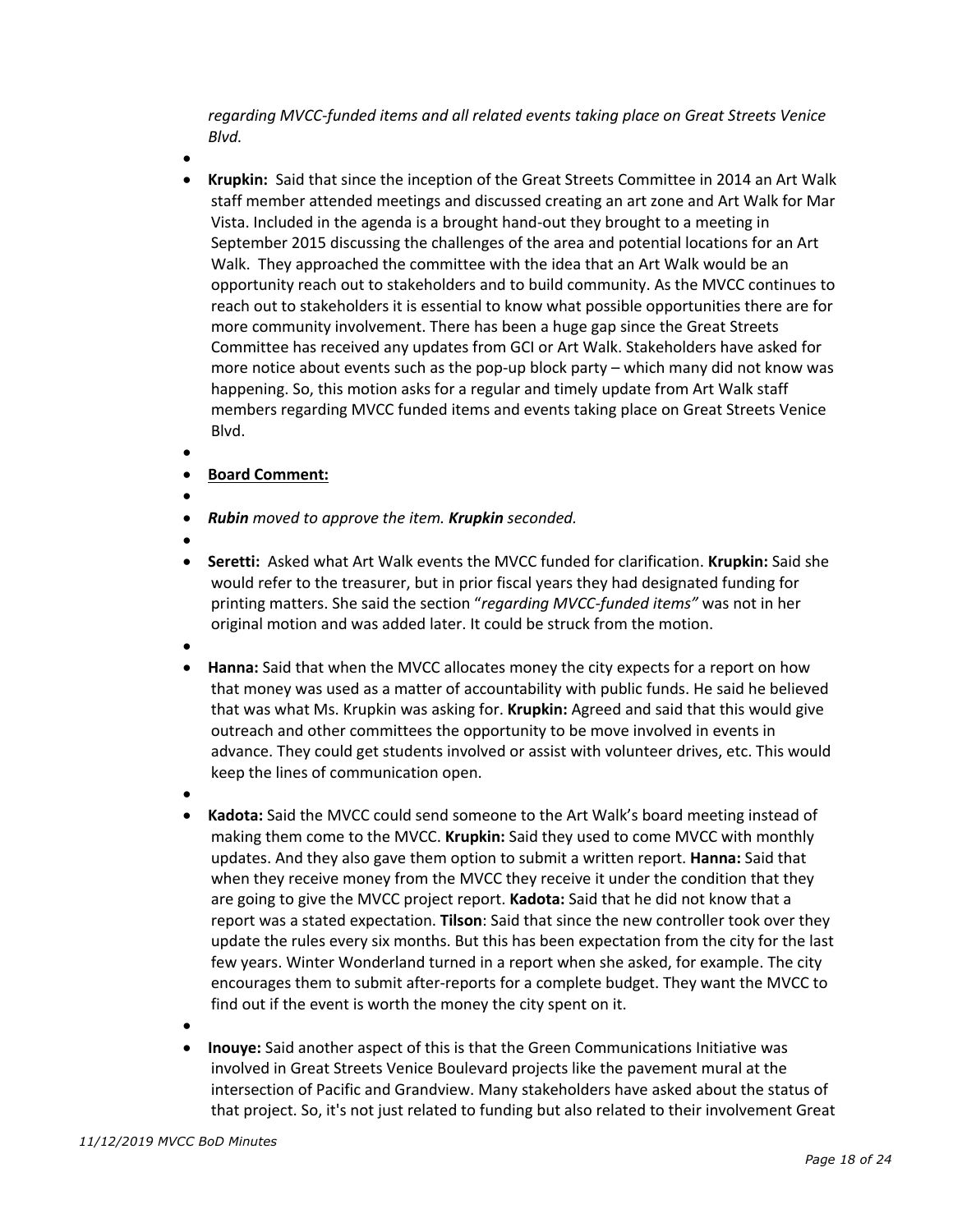Streets Venice Boulevard.

- •
- **Tilson:** Said they could eliminate language about funding. But she felt that with a major organization doing great and well attended community events it would be nice to get a formal report.
- •
- *Ambriz objected to the motion.*
- •
- VOTE:
- •
- Yes: Inouye, Hill, Wheeler, Rubin, Krupkin, Hruska, Stemar, Shure, Seretti, Tilson (10)
- - ABSTAIN: Kadota, Ambriz, Hanna (3)
- •

•

- *With 10 yes votes the motion was approved.*
- **14.5. [POLICY][PLUM] Development at 3705 3709 S. McLaughlin Avenue [DIR-2019-4279]** *Discussion and possible action regarding the development at 3705 – 3709 S. McLaughlinAve.* •
	- *Shure moved to postpone this item indefinitely. Wheeler seconded. Without objection the item was postponed indefinitely.*
	- •

## **15. New Business**

- **15.1. Stakeholder Motion Regarding Amended Bylaws**  *Discussion and possible action regarding a stakeholder motion requesting specific Bylaws amendments.*
	- •
	- **Hanna:** Asked if there were any representatives that wanted to speak to the stakeholder motion, as the bylaws require that the chair give the backer of a stakeholder 10 minutes to speak. There were no such representatives present. He said that in the agenda packet there were a series of bylaws amendments that came from a series of stakeholders, who signed this motion. Such a thing has never happened before, but he determined that it was in order as the bylaws do give stakeholders the absolute right to put a motion on with 10 signatures. The bylaws further state that bylaw amendments require a 2/3rds vote to be approved.
	- •
	- **Inouye:** Asked if the motion could be sent back to committee so there could be a discussion about the proposed changes. **Hanna:** Said that was an option.
	- •
	- **Public Comment:**
	- •
	- **Tedesco:** Said that the last B&E Committee meeting was chaos and he did not agree with the characterization of the meeting in its minutes. He said when he got to the meeting, 15 minutes late, Marty Rubin was already yelling at the crowd. He said if they want transparency and for people to come to meetings, then the people have to be heard – which did not happen at the last meeting. 30 people wasted 2 hours of their time, which was regrettable.
	- •

• **Ken Alpern:** Said was not at the previous B&E meeting. He said that unless there was a time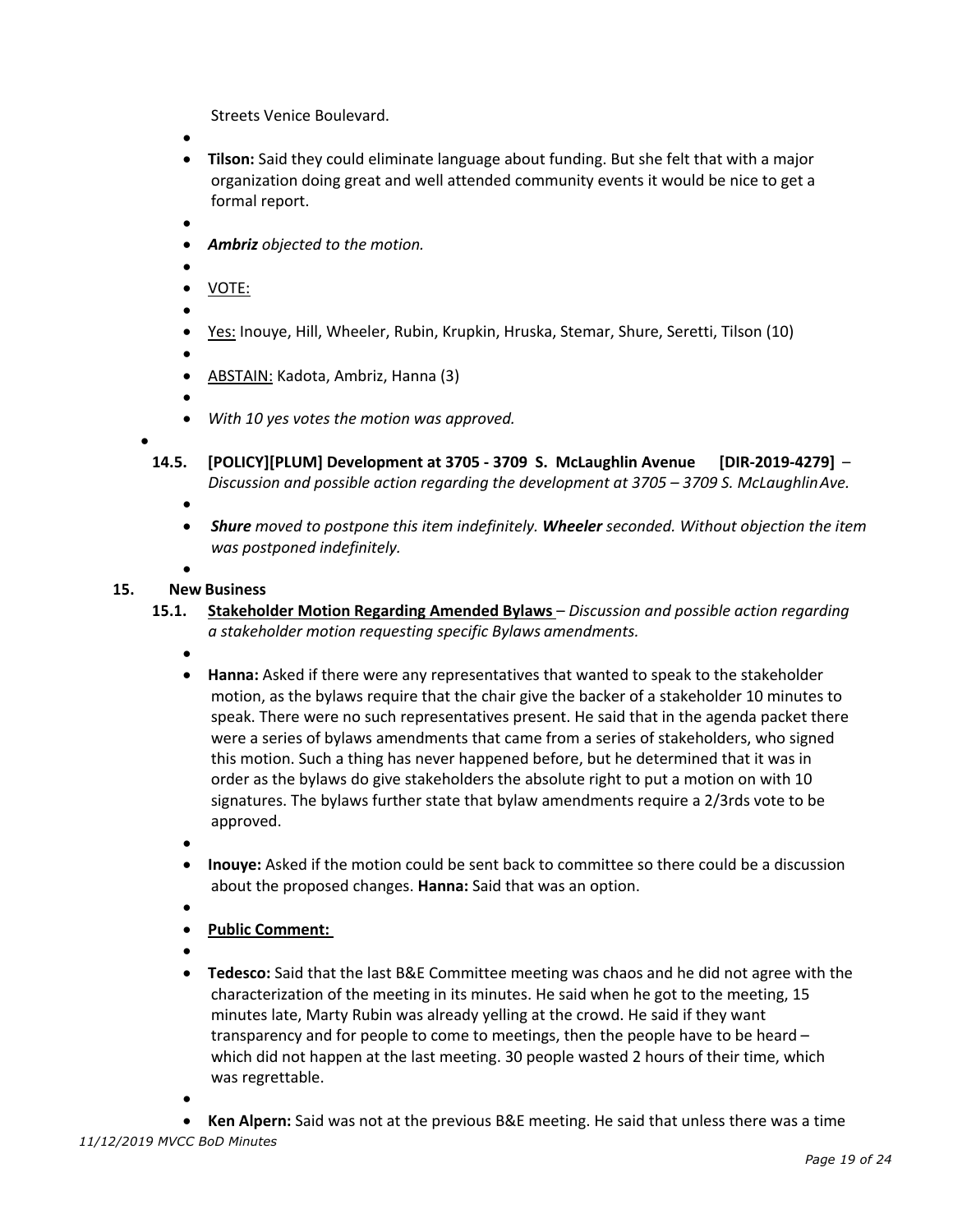issue on this motion, the MVCC should consider sending it back to the committee. Ideally next time things would be more prepared and organized, with more light than heat. He asked if the board was prepared and informed enough to vote on this now. If not, they should send it back to committee.

- •
- **Cathy Peters**: Said she was at the last E&B meeting because she is involved with the community and the City. She could not even figure out what the meeting was about. It was very chaotic and she thought they needed a do-over.
- •
- **Sabrina Keep**: Said that she found that Rubin was not happy that he did not have control of what he wanted. It was a situation where you can't always get what you want. It was unfair, to the people who were there to support something they wanted, for Rubin to act childish, to call them names such as a mob, a gang and clowns. It was very inappropriate.
- •

## • **Board Comment:**

- •
- **Hanna:** He said he thought the stakeholders had a right to have their motion voted on. He did not think it would pass, but since the stakeholders submitted it he thought the MVCC should not send it back to committee or amend it – they should just vote on it.
- •
- *Hanna moved to approve the motion. Rubin seconded.*
- *Kadota moved to send it back to the Elections and Bylaws Committee. Seretti seconded.*
- •

- **Shure:** Said she did not understand how the motion worked. She asked if when stakeholders bring a motion directly to the board, could the MVCC even send it back to a committee. **Hanna:** Said the MVCC could send it back.
- •
- **Kadota:** Said his belief is that the stakeholders wanted it discussed, period. Discussing it in committee would be fine. There isn't a process for stakeholders to send amendments directly to a committee. There is only a process to send them to the board so that the board can send it to the committee.
- •
- **Wheeler:** Said that the E&B Committee does have a procedure for these things to be brought to them. There is a form to fill out on the website which Rubin talked about at the last meeting. It has been available since Rubin has been chair and everyone got that form at the last meeting. **Kadota:** Said that the people at the meeting were not aware of such a form until the meeting.
- •
- **Hanna:** Said personally he did not think it made sense to send it back to E&B because the people who signed this motion were at that meeting and made a conscious decision to bypass that process. He asked if there was any further comment before they voted on the motion.
- •
- **Seretti:** Said it was his understanding that the previous meeting was not official in the first place. **Hanna:** Said it ended up being that way that due to a technical error in the agenda. **Seretti:** Said that it was only fair that appropriate committee to get a chance to hear the stakeholders motion and for the stakeholders to be there to present the motion. He was not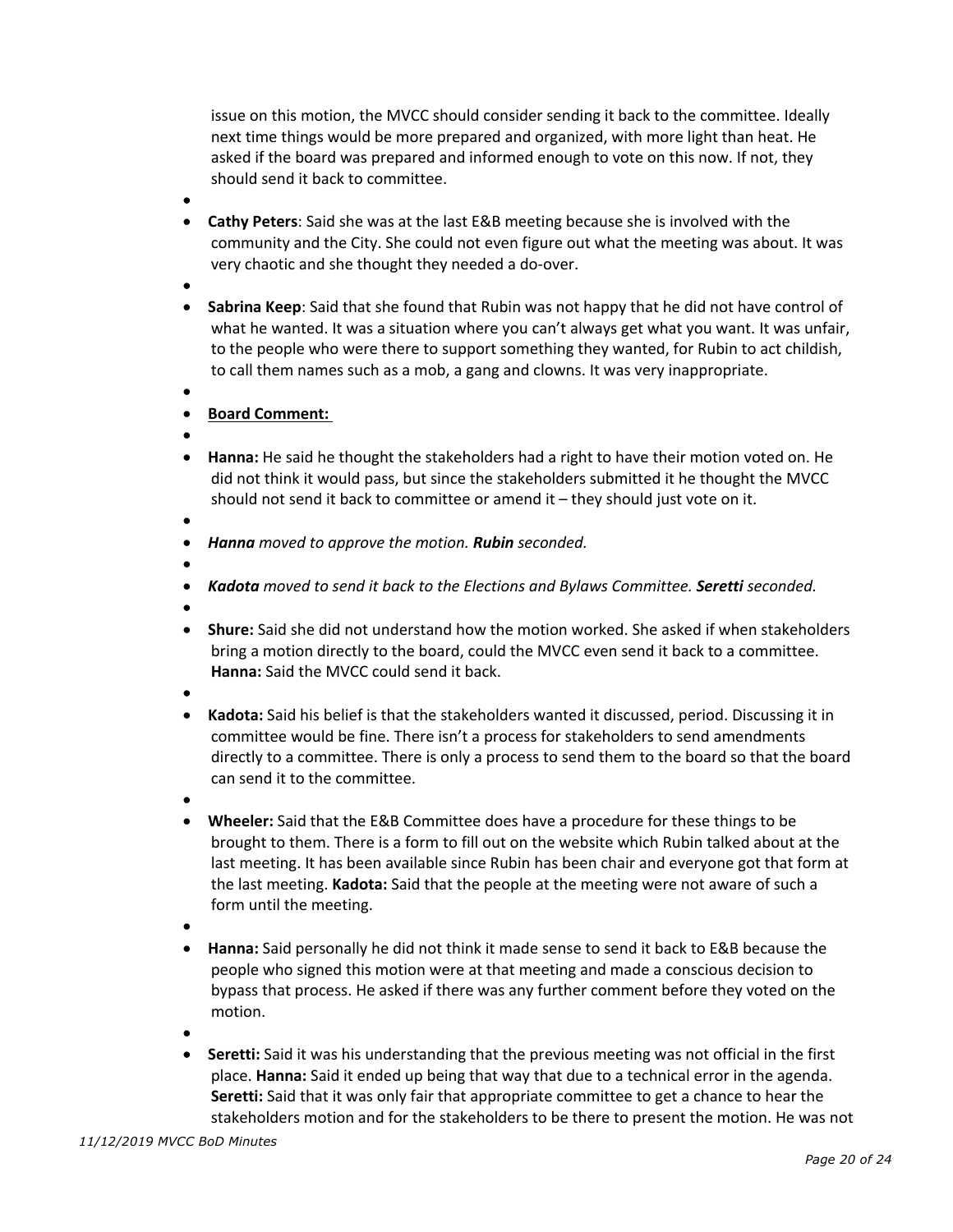at the meeting, so he had no idea what they were voting on.

- **Inouye:** Said she did not see this stakeholder motion as a statement that the stakeholders don't want to talk further about this. She thought it was more an educational opportunity for them to let the MVCC know that community wants to give feedback. In her opinion, sending back to committee would be helpful to understand how best to vote on this. Currently, without a stakeholder presentation or discussion it was difficult for her to vote either way on this.
- •
- **Rubin:** Said that this motion did not come to the E&B Committee, it came to the board. It was put into action before the E&B meeting, which was technically unofficial. As was stated, the committee has a process for reviewing bylaws and elections procedures. As chair, he felt that the forum was an excellent way to the stakeholder's thoughts about items in the bylaws. The E&B Committee is currently dealing with the current language, the proposed language, and the reasoning behind both. At the first 3 E&B meetings they developed a plan to put each thing in order to discuss, vote on and put in a file to be sent to the board. He thought it made more sense to hold off because certain items may affect other items. For this motion to be put through the bylaws committee it would have to be put into several different form as it addresses 9-10 different items. Each one would need to be considered separately. All ideas are welcome, but he did not know where it is written that it is appropriate for people at a meeting to be disrespectful to the chair trying to help the community. It is in his report.
- •
- **Tilson:** Asked if the stakeholders needed to be come to a meeting to present stakeholder motions. **Hanna:** Said there was no obligation for stakeholders to be there. **Tilson:** Said in the first few meetings, they passed a bylaw amendment that she asked for – to divide Zone 6 and add a 7th zone for a renter-heavy very dense area south of Venice. When Kadota and her were co-chairs it was stated that previous boards wanted this amendment but never got around to. The zone would effective at next election cycle. They had brief discussions in committee about how they could do that. Someone got upset about Zone 7 and how they would rearrange the board to accommodate it, which is how they all got into this mess in the first place.
- •
- **Hanna:** Said that the people who submitted the motion know what a stakeholders' motion is and how it works. It was extremely difficult for him to believe that they wanted it to come here first only for it to be sent back to the E&B Committee. He did not believe that was their intent.
- •
- **Ambriz:** Said that should this be sent back she wanted ensure that it will be added to the agenda, heard in committee and commented on by the public. While the form to request to changes to the bylaws does exist, she did not see an official rule to consider such a request. Considering that the comment that all of these changes require multiple forms, she imagined the intent of the stakeholders may have been to aggregate all of these comments in lieu of complaining.
- •
	- Vote to Commit the Motion back to the Elections & Bylaws Committee:
- •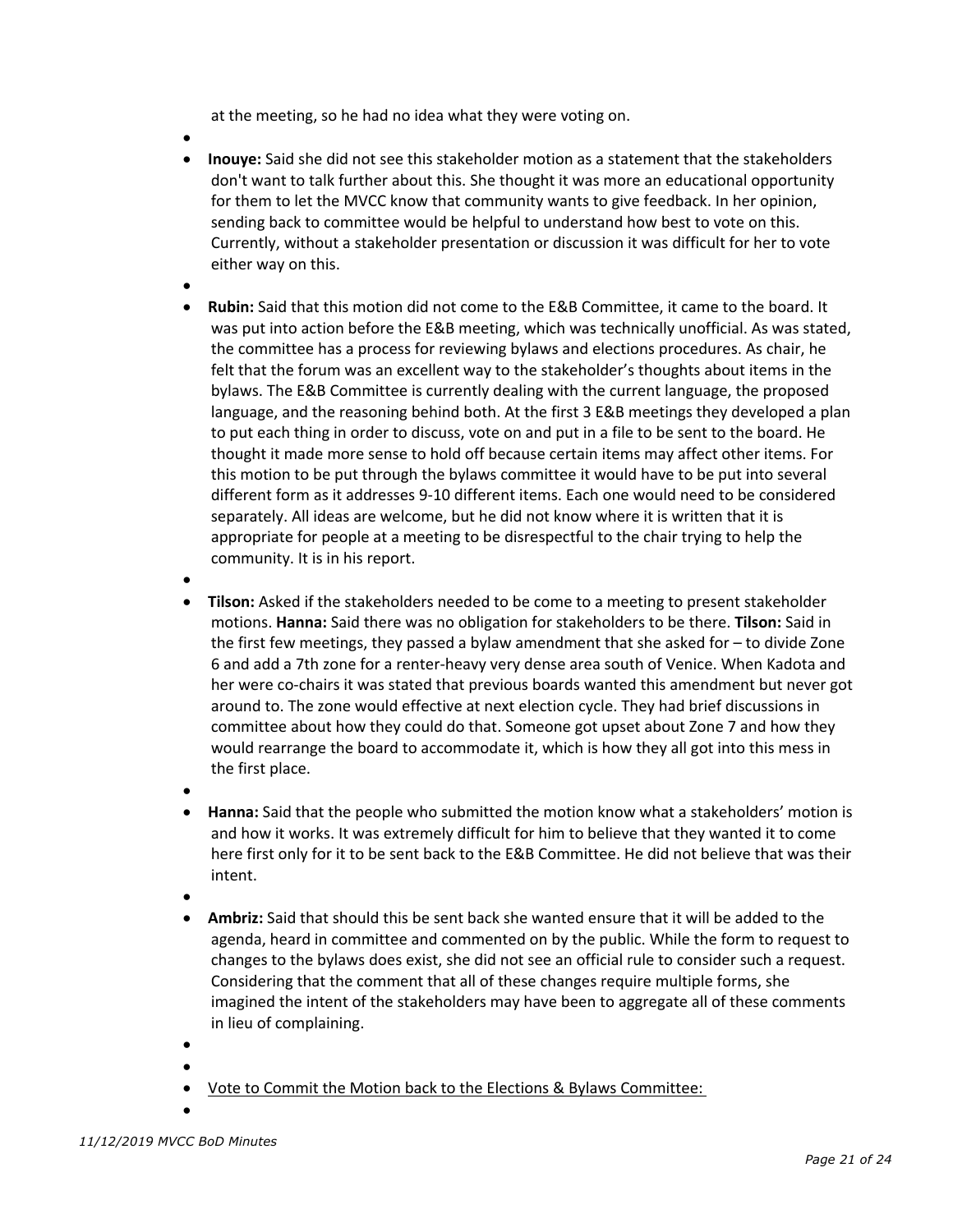- YES: Inouye, Krupkin, Hruska (3)
- •
- NO: Tilson, Shure, Seretti, Kadota, Wheeler, Stemar, Rubin, Hill, Hanna, Ambriz (10)
- •
- *With 10 no votes, the motion was not committed back to the Elections & Bylaws Committee*
- Vote on Stakeholder Motion:
- •
- NO: Inouye, Wheeler, Rubin, Krupkin, Stemar, Hruska, Hanna, Shure, Seretti, Tilson (10)

•

- ABSTAIN: Kadota, Ambriz, Hill (3)
- •

•

- *With 10 no votes, the Stakeholder motion was not approved.*
- 
- *At 9:33 pm the meeting was adjourned. Items 15.2, 15.3, 15.4, 15.5, 15.8, 15.9, 15.10, 15.11, and 15.12 were not heard.*
- 
- **15.2 [FUNDING][OUTREACH] – Outreach Door Hangars**  Discussion and possibleaction regarding an expenditure - not to exceed \$1,000 - for the designing, printing, and distributing of Outreach DoorHangers.
- **15.3 [ADMINISTRATIVE][INOUYE] – Neighborhood Council Policies and Procedures Manual**  *Discussion and possible action regarding a request to the Department of Neighborhood Empowerment and the Board of Neighborhood Commissioners to provide aNeighborhood Council Policies and Procedures manual to all Los Angeles Neighborhood Councils.*
- **15.4 [POLICY][PLUM][COMMUNITY PLAN] – Co-Living Arrangements** *Discussion and possible action regarding suggested requirements for co-living projects in Mar Vista.*
- **15.5 [POLICY][PLUM][COMMUNITY PLAN] – Venice Blvd. Survey** *Discussion and possible action regarding a survey to be distributed regarding Venice. Blvd. as part of the Community update process.*
- **15.6 [POLICY][PLUM] – Construction of a Gas-Fired Power Plant in Utah**  *Discussion and possible action regarding MVCC sign-on to a letter to the Mayor asking that he pause plans for construction of a gas-fired power plant inUtah.*
	- **Shure**: Said there was letter in the agenda packet for the Mayor of LA. The mayor was currently in negotiations to open a gas-fired power plant, Utah, which caught everybody by surprise since the City of LA is closing all its gas-fired power plants. The letter asks him to consider alternatives including solar power. In order to add the MVCC to the letter as one of the organizations asking him to consider this, they need to pass this motion.
	- •
	- *Hruska moved to approve this item. Rubin second.*
	- • VOTE:
	- •
	- YES: Inouye, Hill, Rubin, Stemar, Hruska, Shure (6)
	- •
	- $\bullet$  NO: Tilson (1)
	- •
	- ABSTAIN: Ambriz, Hanna, Kadota, Krupkin, Seretti, Wheeler (6)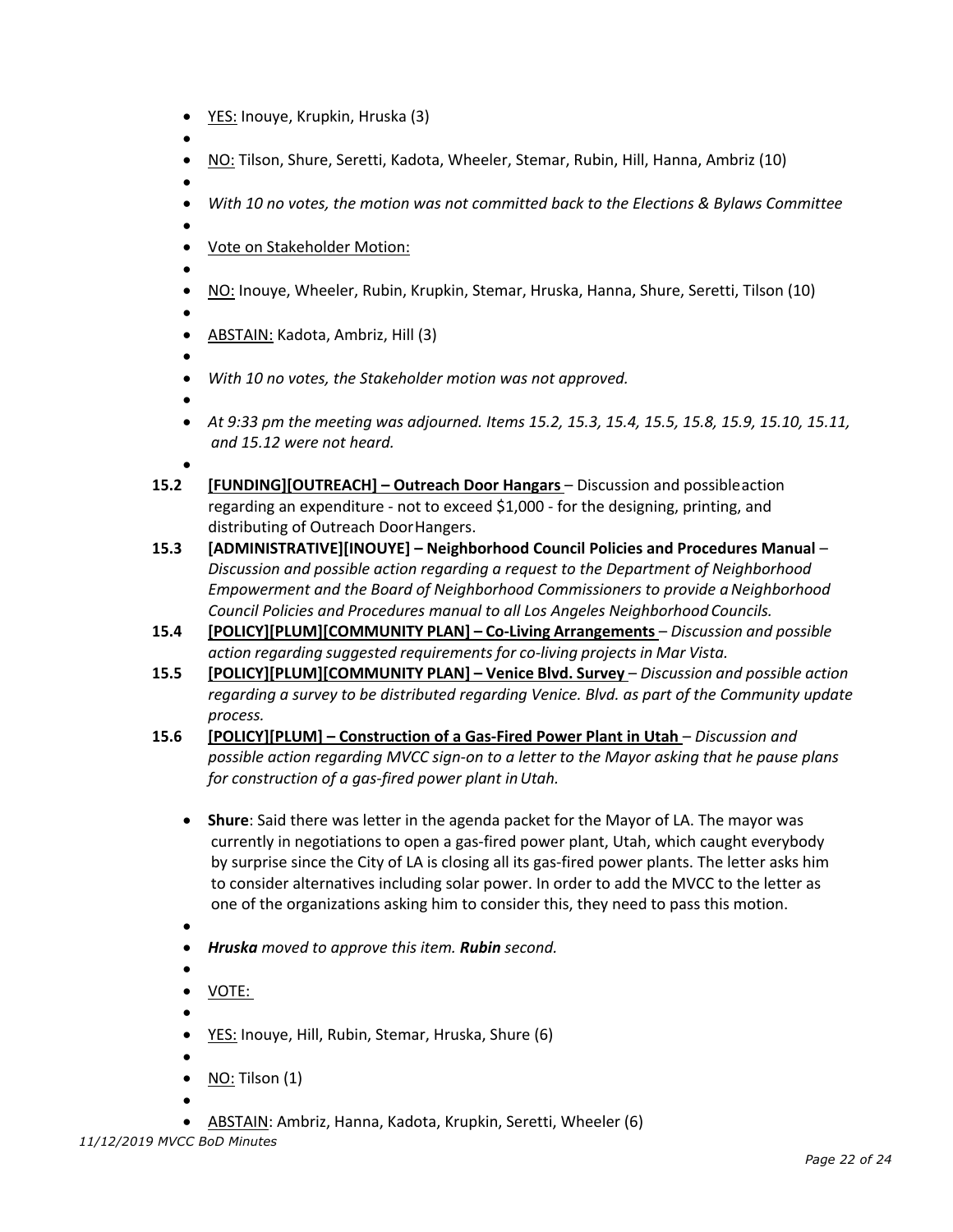- •
- *With 6 yes votes, the motion passed.*
- •
- **15.7 [POLICY][PLUM] – CIS in Support of RSO Tenants** *Discussion and possible action regarding a CIS in support of a motion by Councilmembers Bonin & Koretz supporting L.A.M.C.12.95.2 (f)(6) protections for RSO tenants when the vacancy rate is below 5%.*
	- •
	- *Shure asked to hear and vote on items 15.7, 15.8, 15.9 and 15.10 together. Without objection the items were heard and voted on together.*
	- •
	- **Shure:** Said that 15.7 was a motion made by CM Bonin in support of the Mitchell Avenue tenants and all those who live in RSOs in the MVCC's planning area. It asks for a report back from the Department of Planning containing information that would allow the creation of an ordinance that would protect these tenants. She thanked CM Bonin for his efforts on this. 15.8 was support for another report to find out what is allowable under the new state laws that would allow them to create an ordinance to protect those who are in apartments that were created post 1978. 15.9 is support for a City Council motion for a report to find out if they are paying people enough based upon what the comparable cost of apartment housing would be when they relocate and also whether or not they are creating enough affordable housing to replace what they were currently losing. 15.10 is in support of another motion to create and maintain a tracking system concerning TIC/RSO displacement oftenants.
	- •
	- **Wheeler** *moved to approve items 15.7, 15.8, 15.9 and 15.10.* **Hruska** *seconded. Without objection, the motion was approved.*
	- •
	- *After these items were approved, the board returned to agenda item 12, the Consent Calendar.*
	- •
- *15.8* **[POLICY][PLUM] – CIS in Support of Report on Statewide Tenant Protections** *– Discussion and possible action regarding a CIS in support of a City Council motion to report back on statewide tenant protections in non-RSO units constructedpost-1978.*
- **15.9 [POLICY][PLUM] – CIS in Support of Tenant Relocation Assistance, etc.** *– Discussion and possible action regarding a CIS in support of a City Council motion regarding tenant relocation assistance, cost of comparable housing, and increased affordable housing replacement.*
- *15.10* **[POLICY][PLUM] – CIS in Support of Tenant Displacement** *Discussion and possible action regarding a CIS in support of a City Council motion to create and maintain a tracking system concerning TIC/RSO displacement oftenants.*